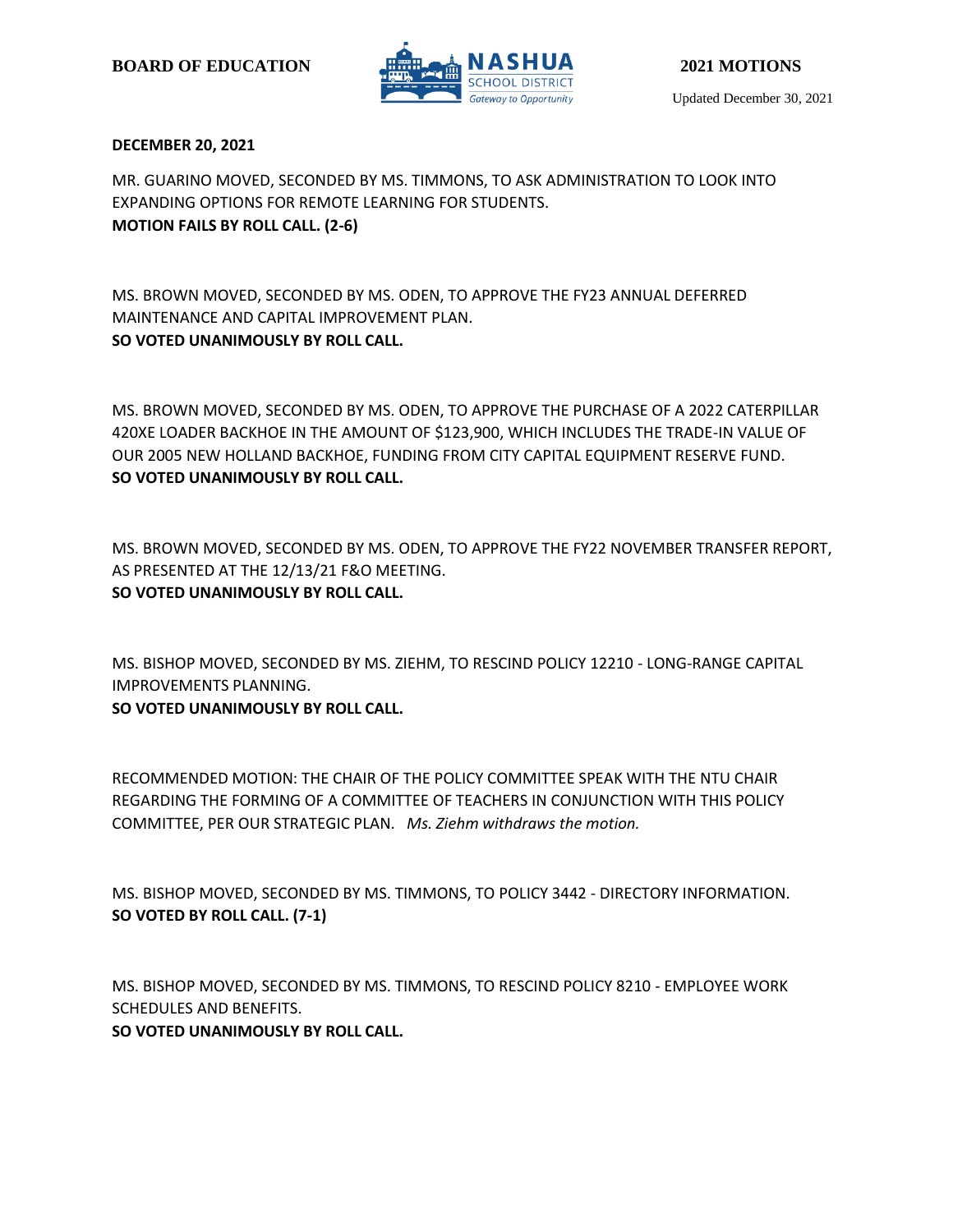MS. BISHOP MOVED, SECOND BY MS. RAYMOND, TO APPROVE POLICY JICK - PUPIL SAFETY AND VIOLENCE PREVENTION - BULLYING, AS AMENDED. **SO VOTED UNANIMOUSLY BY ROLL CALL.**

MS. BISHOP MOVED, SECONDED BY MS. RAYMOND, TO APPROVE POLICY EBCF-A - TEMPORARY POLICY ON LEAVE DUE TO CORONAVIRUS DISEASE, COVID-19, AS AMENDED WITH AN END DATE OF JUNE 30, 2022.

## **MOTION FAILS BY ROLL CALL. (2-6)**

MS. BISHOP MOVED, SECONDED BY MS. ZIEHM, TO APPROVE POLICY EBCF-A - TEMPORARY POLICY ON LEAVE DUE TO CORONAVIRUS DISEASE, COVID-19. **SO VOTED BY ROLL CALL. (6-2)**

MS. BROWN MOVED, SECONDED BY RAYMOND, TO APPROVE THE NASHUA HIGH SCHOOL PROGRAM OF STUDIES FOR THE 2022-23 SCHOOL YEAR, AS PRESENTED **SO VOTED UNANIMOUSLY BY ROLL CALL.**

MS. ZIEHM MOVED, SECONDED BY MS. ODEN, TO APPROVE THE PERSONNEL RECOMMENDATIONS DATED DECEMBER 20, 2021, AS PRESENTED. **SO VOTED UNANIMOUSLY.**

MS. ZIEHM MOVED, SECONDED BY MS. ODEN, TO APPROVE THE DATA ANALYST JOB DESCRIPTION, AS AMENDED AT THE HUMAN RESOURCES MEETING ON 12/20/2021. **SO VOTED UNANIMOUSLY.**

MS. ZIEHM MOVED, SECONDED BY MS. TIMMONS, TO HAVE HUMAN RESOURCES PROVIDE A WEEKLY REPORT ON TEACHER ATTENDANCE AT EACH SCHOOL, TO INCLUDE THE NUMBER OF COMBINED CLASSES.

### **SO VOTED UNANIMOUSLY.**

MS. RAYMOND MOVED, SECONDED BY MS. ODEN, TO APPROVE THE NASAS CBU AGREEMENT DATED JULY 1, 2021 THROUGH JUNE 30, 2024. **SO VOTED UNANIMOUSLY.**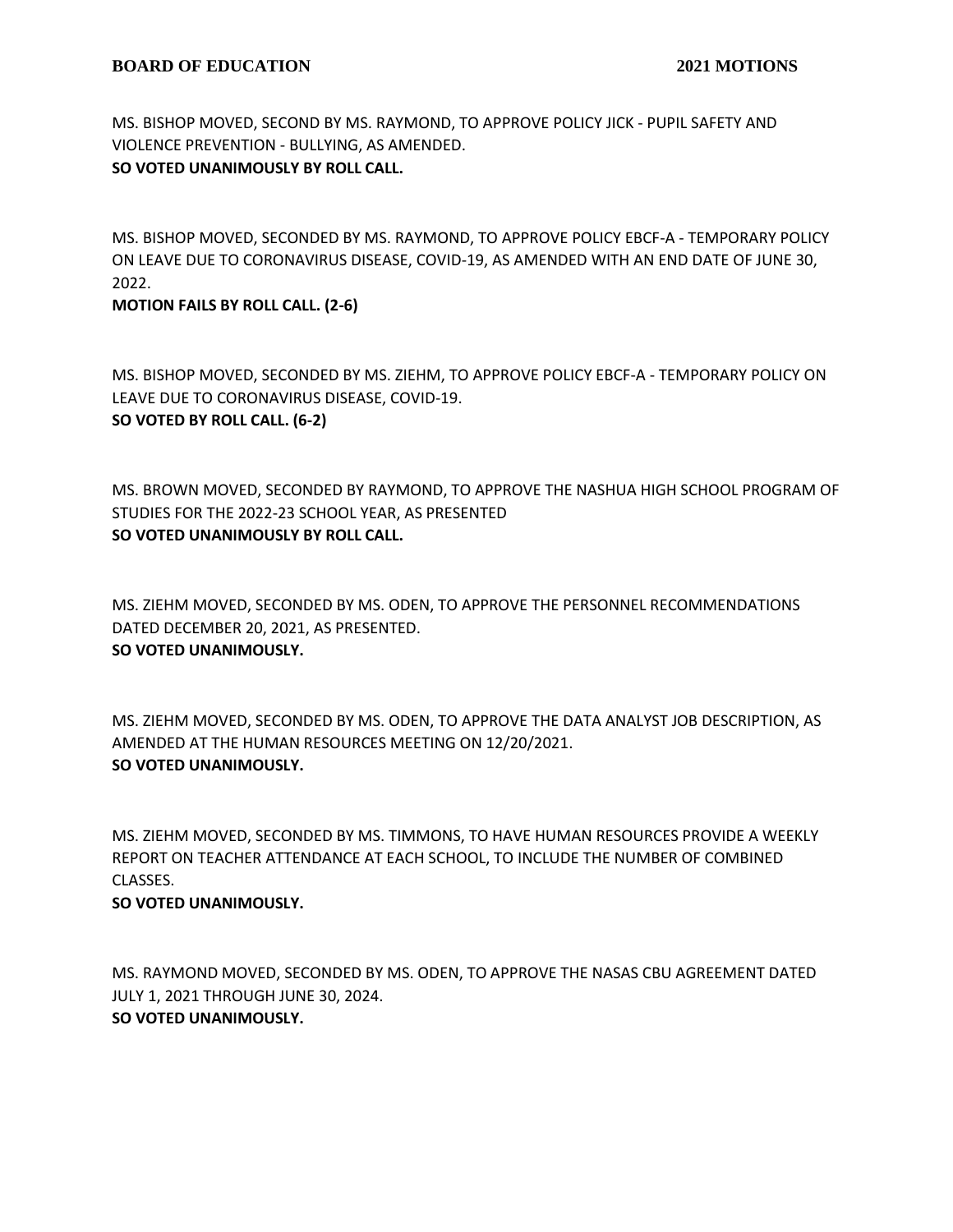## **BOARD OF EDUCATION** 2021 MOTIONS

## **DECEMBER 15, 2021**

MS. BROWN MOVED, SECONDED BY MS. GIGLIO, TO AMEND THE AGENDA TO ADDRESS A PERSONNEL ISSUE.

## **SO VOTED UNANIMOUSLY.**

MS. BROWN MOVED, SECONDED BY MS. ODEN, TO DIRECT THE SUPERINTENDENT TO SIGN THE PERSONNEL RELATED AGREEMENT, AS PRESENTED ON DECEMBER 15, 2021. **SO VOTED UNANIMOUSLY.**

## **NOVEMBER 29, 2021**

MR. GUARINO MOVED, SECONDED BY MS. ODEN, TO EXTEND THE PUBLIC COMMENT PERIOD FOR ANOTHER 15 MINUTES.

# **SO VOTED UNANIMOUSLY.**

MS. BROWN MOVED, SECONDED BY MS. ODEN, TO APPROVE THE PURCHASE OF THE HEAT-BASED PLASMA TABLE FROM ARCLIGHT DYNAMIC IN THE AMOUNT OF \$22,890 WITH FUNDING THROUGH THE PERKINS GRANT.

# **SO VOTED UNANIMOUSLY.**

MS. BROWN MOVED, SECONDED BY MS. ODEN, TO APPROVE THE PURCHASE OF CARPET FOR DISTRICT OFFICE FROM UNIVERSAL DECOR IN THE AMOUNT OF \$39,878 WITH FUNDING THROUGH THE ESCROW ACCOUNT 91.1010.994600 91.1075.91.22.30.

# **SO VOTED UNANIMOUSLY.**

MS. BROWN MOVED, SECONDED BY MS. ODEN, TO APPROVE THE PURCHASE OF THE COMBI OVEN FROM KITTREDGE EQUIPMENT FOR A TOTAL PRICE OF \$17,781.00, FUNDING FROM FOOD SERVICE SPECIAL REVENUE FUND ACCOUNT 91.2100.042560 71000. **SO VOTED UNANIMOUSLY.**

MS. BROWN MOVED, SECONDED BY MS. ODEN, TO APPROVE THE FY22 OCTOBER TRANSFER REPORT. **SO VOTED UNANIMOUSLY.**

MS. GIGLIO MOVED, SECONDED BY MS. BROWN, TO APPROVE POLICY GBCD - BACKGROUND INVESTIGATION AND CRIMINAL HISTORY RECORDS CHECK, AS AMENDED. **SO VOTED UNANIMOUSLY.**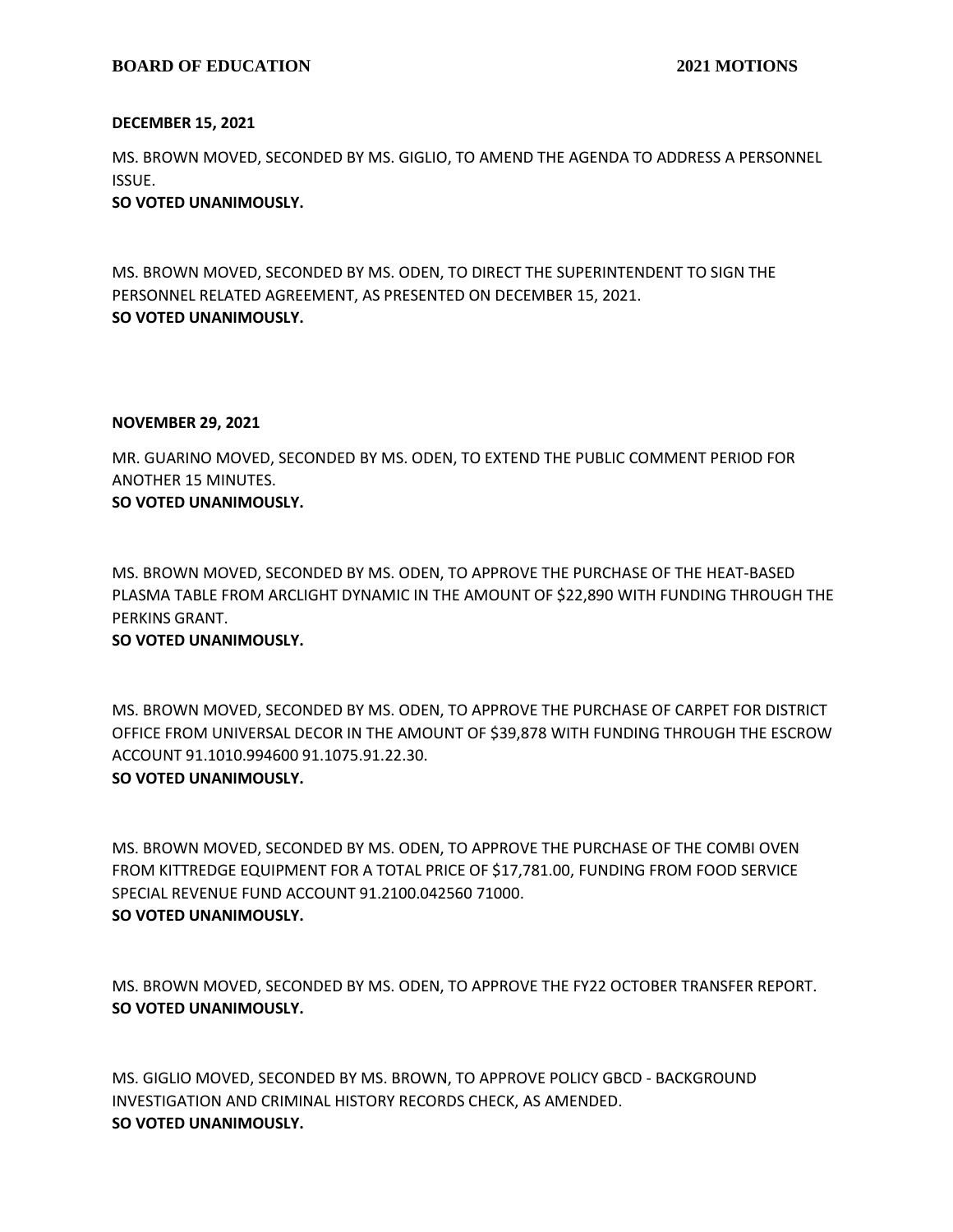MS. BISHOP MOVED, SECONDED BY MS. GIGLIO, TO APPROVE POLICY ICA – SCHOOL YEAR/SCHOOL CALENDAR. **SO VOTED.**

MS. BROWN MOVED, SECONDED BY MR. GUARINO, TO APPROVE POLICY FEA - EDUCATIONAL SPECIFICATIONS.

## **SO VOTED UNANIMOUSLY.**

MS. BROWN MOVED, SECONDED BY MS. GIGLIO, TO RESCIND POLICY 12212 - DEVELOPING EDUCATIONAL SPECIFICATIONS.

## **SO VOTED UNANIMOUSLY.**

MS. BROWN MOVED, SECONDED BY MR. GUARINO, TO APPROVE POLICY EGAD - COPYRIGHT COMPLIANCE.

## **SO VOTED UNANIMOUSLY.**

MS. BROWN MOVED, SECONDED BY MS. GIGLIO, TO RESCIND POLICY 2260 - COPYRIGHT LAWS. **SO VOTED UNANIMOUSLY.**

MS. ODEN MOVED, SECONDED BY MR. GUARINO, TO RESCIND POLICY 6510 - LARGE- SCALE AND LONG-TERM RENTAL OF SCHOOL FACILITIES. **SO VOTED UNANIMOUSLY.**

MS. ODEN MOVED, SECONDED BY MS. BROWN, TO RESCIND POLICY 12250 - EQUIPMENT AND FURNITURE – NEW FACILITIES. **SO VOTED UNANIMOUSLY.**

MS. BROWN MOVED, SECONDED BY MR. GUARINO, TO APPROVE POLICY FA - LONG- RANGE CAPITAL IMPROVEMENTS PLANNING. **SO VOTED UNANIMOUSLY.**

MS. BROWN MOVED, SECONDED BY MS. GIGLIO, TO APPROVE THE REVISED CURRICULUM MANAGEMENT PLAN THROUGH 2023. **Motion withdrawn by Ms. Brown.**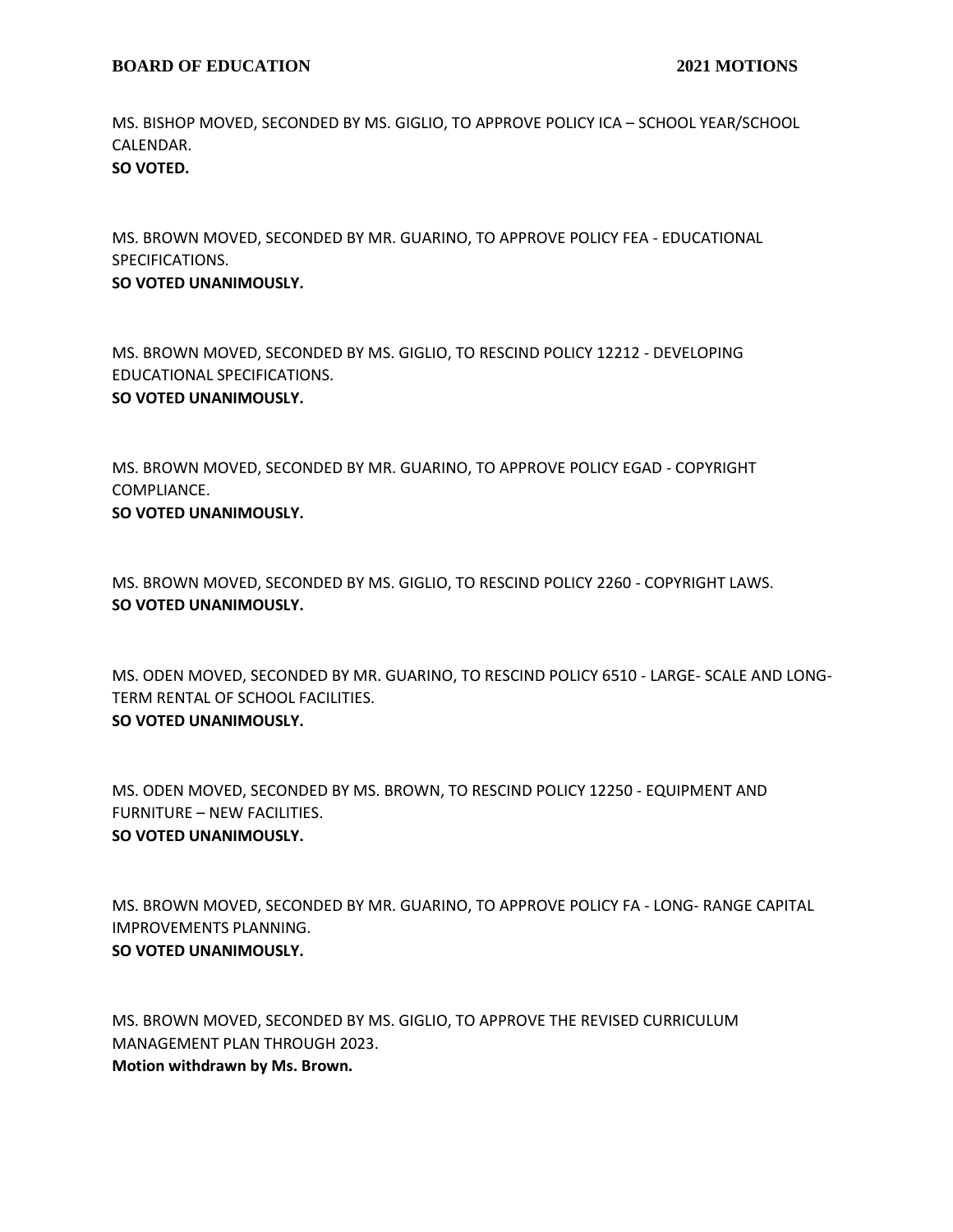MR. GUARINO MOVED TO SEND THE REVISED CURRICULUM MANAGEMENT PLAN THROUGH 2023 BACK TO COMMITTEE FOR REVIEW AND INPUT.

MS. ODEN MOVED TO AMEND THE MOTION TO INCLUDE INPUT FROM AN ADEQUATE REPRESENTATION OF TEACHERS DURING THE REVISION.

MR. GUARINO MOVED TO TABLE THE DOCUMENT AND SEND THE REVISED CURRICULUM MANAGEMENT PLAN THROUGH 2023 BACK TO COMMITTEE FOR REVIEW AND INPUT FROM AN ADEQUATE REPRESENTATION OF TEACHERS. **SO VOTED UNANIMOUSLY.**

MS. ODEN MOVED, SECONDED BY MS. GIGLIO, TO APPROVE THE PERSONNEL RECOMMENDATIONS DATED NOVEMBER 29, 2021, AS PRESENTED. **SO VOTED UNANIMOUSLY.**

MS. ODEN MOVED, SECONDED BY MR. GUARINO, TO ACCEPT THE \$5,000 DONATION FROM THE HULLINGER FAMILY FOUNDATION FOR THE AUTISM CLUSTER AT FAIRGROUNDS MIDDLE SCHOOL. **SO VOTED UNANIMOUSLY.**

MS. ODEN MOVED, SECONDED BY MR. GUARINO, TO ACCEPT THE \$75,726.86 DONATION FROM THE PAUL L. TRINGOSON REVOCABLE TRUST. **SO VOTED UNANIMOUSLY.**

### **NOVEMBER 8, 2021**

MS. ZIEHM MOVED, SECONDED BY MS. TIMMONS, TO APPROVE THE PERSONNEL RECOMMENDATIONS DATED NOVEMBER 8, 2021, AS PRESENTED. **SO VOTED UNANIMOUSLY.**

MR. GUARINO MOVED, SECONDED BY MS. TIMMONS, TO CONTINUE WITH CURRENT PRACTICE OF CLASS RANK FOR ALL CURRENT HIGH SCHOOL STUDENTS (THROUGH THE GRADUATING CLASS OF 2025); BEGINNING WITH THE CLASS OF 2026 (CURRENT 8TH GRADERS) IMPLEMENT A NEW SYSTEM OF RECOGNIZING ACADEMIC EXCELLENCE AND ACHIEVEMENT WHICH DOES NOT INCLUDE CLASS RANK; REVISIT GPA SCALE AND ALIGN WITH COMPETENCIES (4.0 SCALE); THE TASK FORCE WILL RETURN TO THE BOE WITH A RECOMMENDATION FOR THE NEW SYSTEM NO LATER THAN FEBRUARY 15, 2022.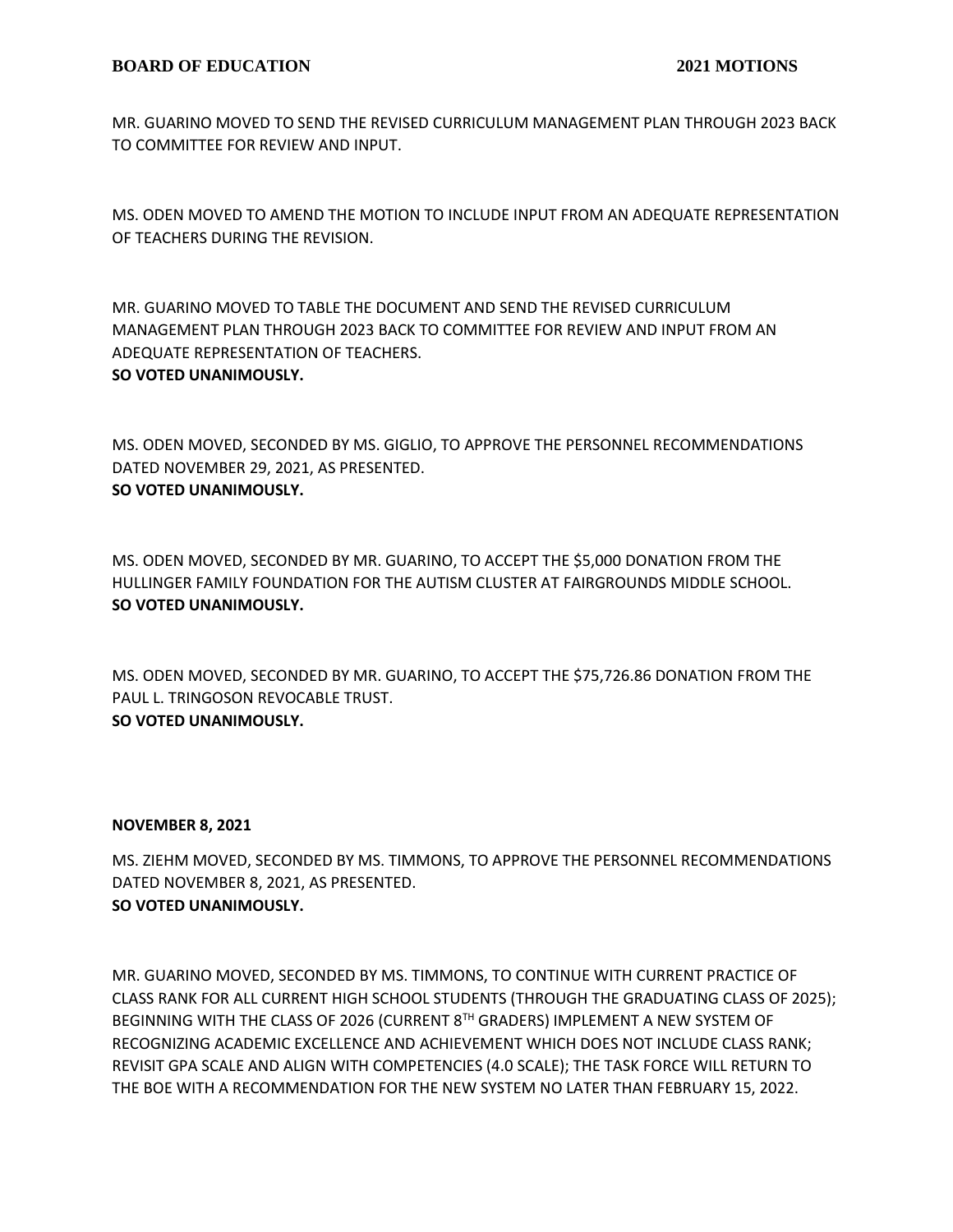MS. BROWN MOVED, SECONDED BY MS. BISHOP, TO AMEND THE MOTION TO BEGIN IMPLEMENTING THE NEW SYSTEM WITH THE CLASS OF 2024. **Amendment fails by roll call. (3-6)**

MS. BROWN MOVED, SECONDED BY MS. JOHNSON TO TABLE THE MAIN MOTION UNTIL THE TASK FORCE CAN GIVE CLARIFICATION ON THE RECOMMENDED START DATE. **Motion to table fails by roll call. (3-6)**

MR. GUARINO MOVED, SECONDED BY MS. TIMMONS, TO CONTINUE WITH CURRENT PRACTICE OF CLASS RANK FOR ALL CURRENT HIGH SCHOOL STUDENTS (THROUGH THE GRADUATING CLASS OF 2025); BEGINNING WITH THE CLASS OF 2026 (CURRENT 8TH GRADERS) IMPLEMENT A NEW SYSTEM OF RECOGNIZING ACADEMIC EXCELLENCE AND ACHIEVEMENT WHICH DOES NOT INCLUDE CLASS RANK; REVISIT GPA SCALE AND ALIGN WITH COMPETENCIES (4.0 SCALE); THE TASK FORCE WILL RETURN TO THE BOE WITH A RECOMMENDATION FOR THE NEW SYSTEM NO LATER THAN FEBRUARY 15, 2022. **SO VOTED BY ROLL CALL. (7-2)**

# **OCTOBER 25, 2021**

MS. JOHNSON MOVED, SECONDED BY MS. TIMMONS, TO APPROVE THE CONTRACT WITH MOSAIC IN THE AMOUNT OF \$70,368 FOR NEW FOOD SERVICE SOFTWARE UPDATE, FUNDED BY THE CARES GRANT. **SO VOTED UNANIMOUSLY.**

MS. JOHNSON MOVED, SECONDED BY MS. ODEN, TO APPROVE THE NEW STAND- ALONE VIDEO SERVER WITH CSI – EDITSHARE IN THE AMOUNT OF \$21,262, FUNDED BY THE PERKINS V GRANT. **SO VOTED UNANIMOUSLY.**

MS. JOHNSON MOVED, SECONDED BY MS. ODEN, TO APPROVE THE CONTRACTS TO SIEMANS FOR THREE YEARS IN THE AMOUNTS OF \$18,518, \$19,074 AND \$19,646, AND CTI FOR THREE YEARS AT \$158,243 PER YEAR, FUNDING FROM HVAC MAINTENANCE, 91.1.22.2620.54243. **SO VOTED UNANIMOUSLY.**

MS. JOHNSON MOVED, SECONDED BY MS. ODEN, TO APPROVE THE FY22 AUGUST TRANSFER REPORT. **SO VOTED UNANIMOUSLY.**

MS. JOHNSON MOVED, SECONDED BY MS. ODEN, TO APPROVE THE FY22 SEPTEMBER TRANSFER REPORT.

**SO VOTED UNANIMOUSLY.**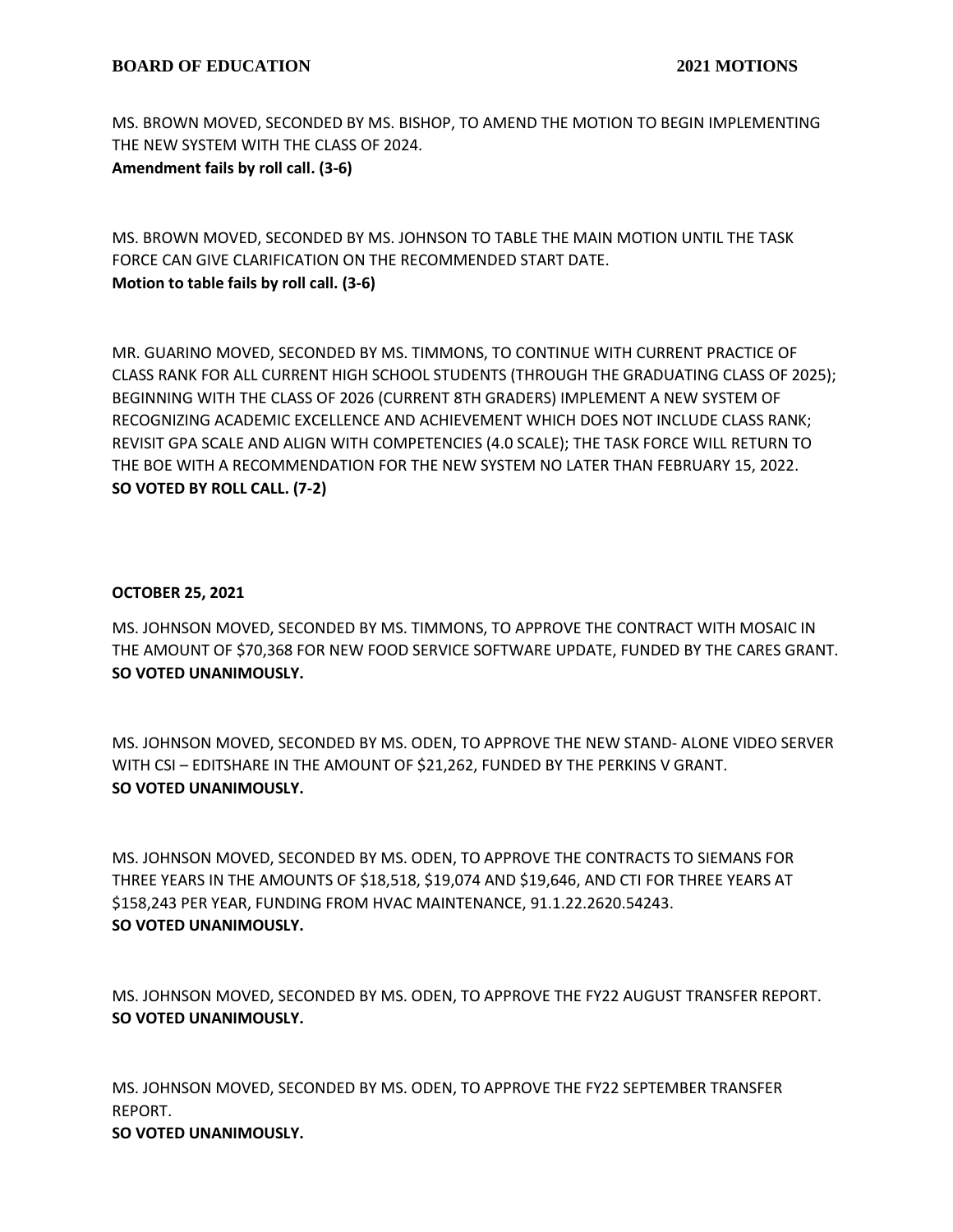MS. BISHOP MOVED, SECONDED BY MS. ZIEHM, TO APPROVE OF POLICY GCFA - ELECTION/APPOINTMENT OF PERSONNEL. **SO VOTED UNANIMOUSLY.**

MS. BISHOP MOVED, SECONDED BY MR. GUARINO, TO RESCIND POLICY 8215 - APPROVED STAFFING LEVELS.

## **SO VOTED UNANIMOUSLY.**

MS. BISHOP MOVED, SECONDED BY MS. ZIEHM, TO APPROVE POLICY GCK - PROFESSIONAL STAFF ASSIGNMENTS AND TRANSFERS. **SO VOTED. (8-1)**

MS. BISHOP MOVED, SECONDED BY MS. RAYMOND, TO RESCIND POLICY 8218 - ASSIGNMENTS AND TRANSFERS.

**SO VOTED. (8-1)**

MS. BISHOP MOVED, SECONDED BY MS. ZIEHM, TO APPROVE POLICY GCQE - RETIREMENT OF PROFESSIONAL STAFF MEMBERS. **SO VOTED. (8-1)**

MS. BISHOP MOVED, SECONDED BY MS. RAYMOND, TO RESCIND POLICY 8219 – RETIREMENT. **SO VOTED. (8-1)**

MS. BISHOP MOVED, SECONDED BY MR. GUARINO, TO APPROVE POLICY EH - DISTRIBUTION OF PUBLIC RECORDS. **SO VOTED. (7-2)**

MS. BISHOP MOVED, SECONDED BY MR. GUARINO, TO RESCIND POLICY 11212 - DISTRIBUTION OF PUBLIC RECORDS. **SO VOTED. (8-1)**

MS. BISHOP MOVED, SECONDED BY MS. ZIEHM, TO APPROVE POLICY EHAB – DATA GOVERNANCE AND SECURITY. **SO VOTED. (8-1)**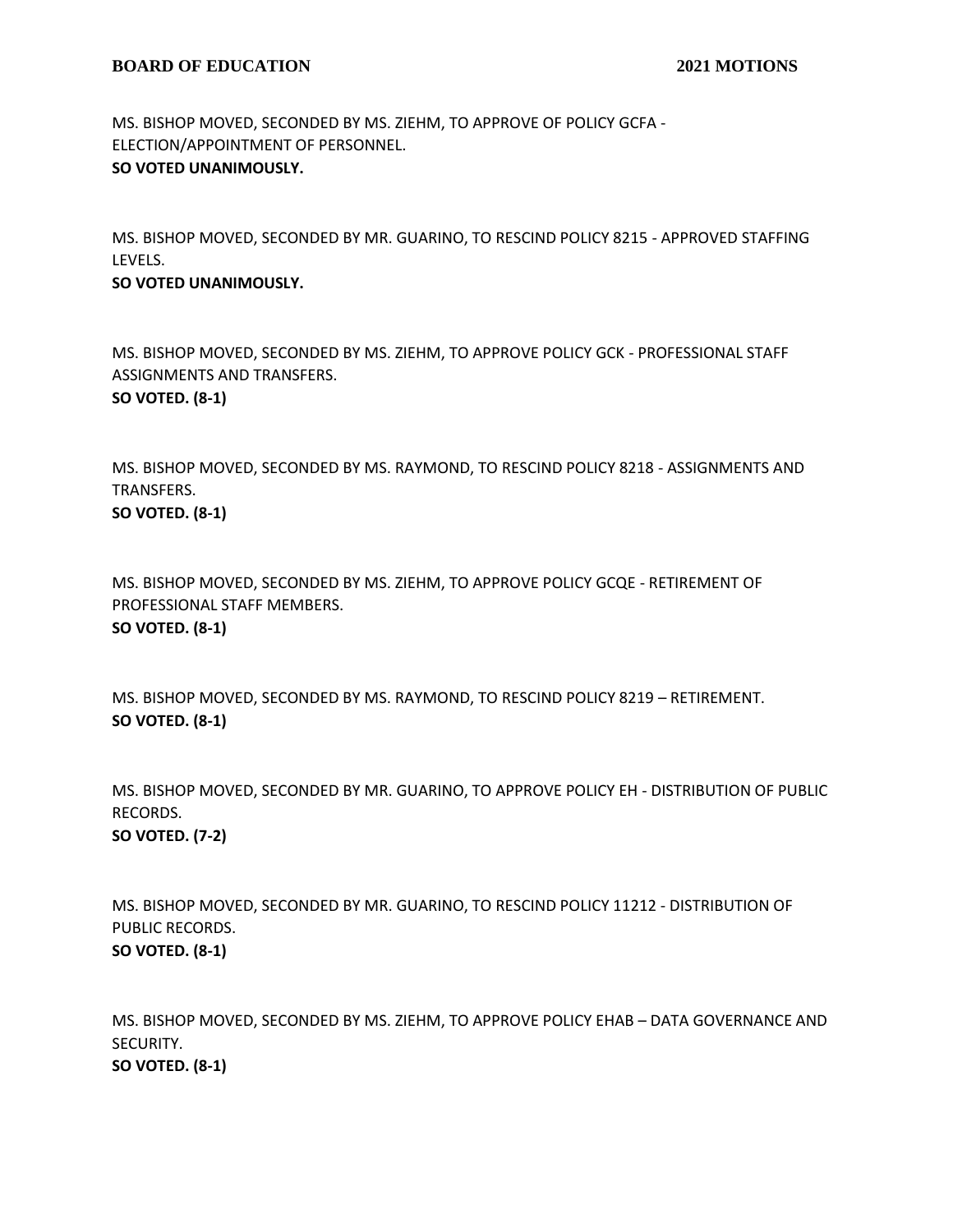MS. BISHOP MOVED, SECONDED BY MS. RAYMOND, TO APPROVE POLICY JBAA-R - SEXUAL DISCRIMINATION, SEXUAL HARASSMENT, AND SEXUAL VIOLENCE – STUDENTS – APPENDIX. **SO VOTED. (8-1)**

MS. BISHOP MOVED, SECONDED BY MS. ZIEHM, TO RESCIND POLICY 12211 - FORECASTING ENROLLMENT. **SO VOTED. (8-1)**

MS. BISHOP MOVED, SECONDED BY MS. ZIEHM, TO RESCIND POLICY 2213 – ADDITION OF CURRICULA OR PROGRAMS.

**SO VOTED. (8-1)**

MS. BISHOP MOVED, SECONDED BY MS. ZIEHM, TO RESCIND POLICY 2410.1 - ELEMENTARY GUIDANCE SERVICES.

**SO VOTED. (8-1)**

MS. BISHOP MOVED, SECONDED BY MS. ZIEHM, TO RESCIND POLICY 2214 – PROGRAM OF STUDIES, POST GRADUATES. **SO VOTED. (8-1)**

MS. BISHOP MOVED, SECONDED BY MS. ZIEHM, TO RESCIND POLICY 2420 - USE OF LIBRARY/INFORMATION CENTERS. **SO VOTED. (8-1)**

MS. BISHOP MOVED, SECONDED BY MS. ZIEHM, TO RESCIND POLICY 3240 - ATTENDANCE DURING INCLEMENT WEATHER. **SO VOTED. (8-1)**

MS. BISHOP MOVED, SECONDED BY MS. ZIEHM, TO RESCIND POLICY 3410 – PUPIL ATTENDANCE RECORDS. **SO VOTED. (8-1)**

MS. BISHOP MOVED, SECONDED BY MS. ZIEHM, TO RESCIND POLICY 4233 – STUDENTS WITH HIV OR AIDS. **SO VOTED. (8-1)**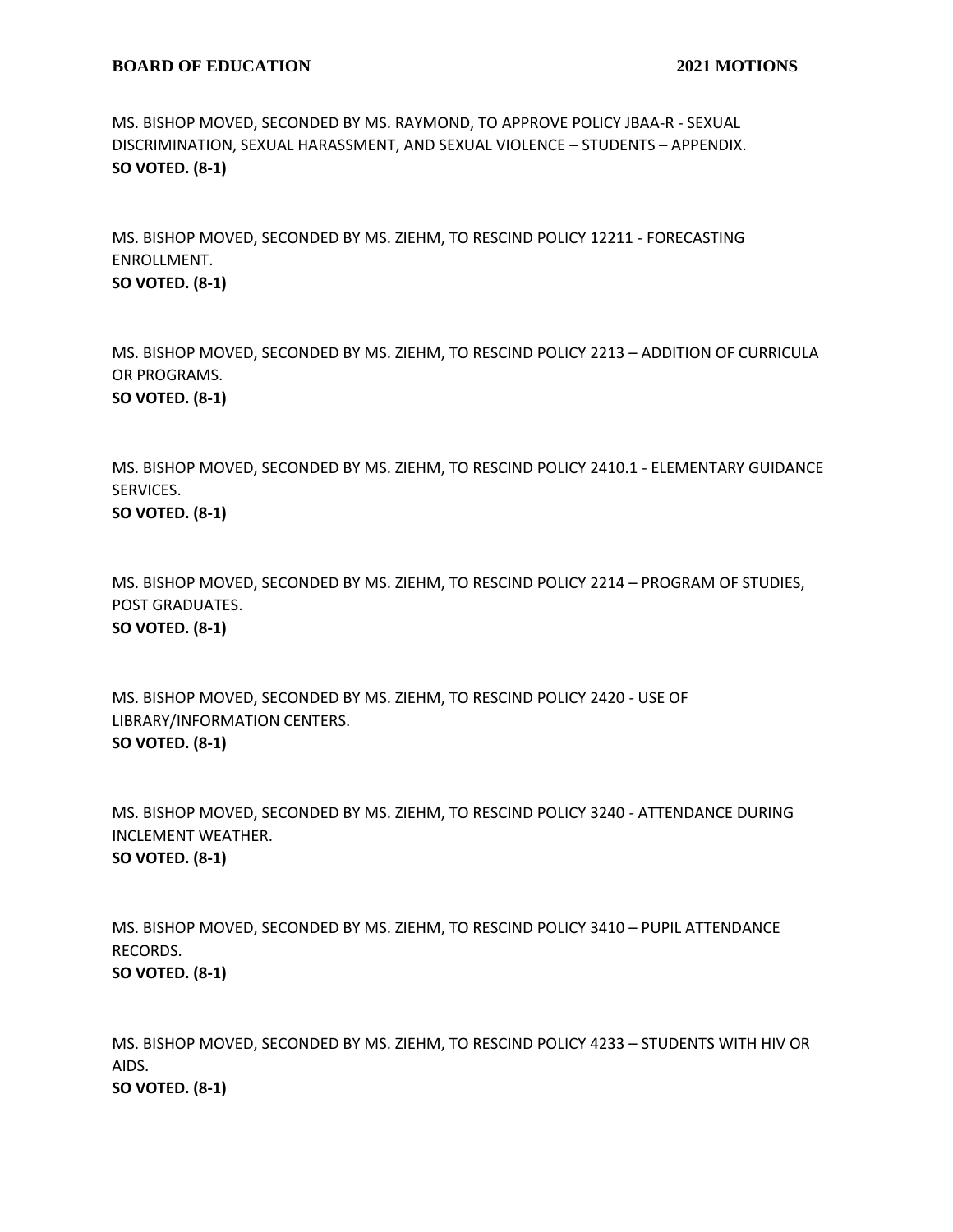### **BOARD OF EDUCATION** 2021 MOTIONS

MS. BISHOP MOVED, SECONDED BY MS. ZIEHM, TO RESCIND POLICY IKB – HOMEWORK. **SO VOTED. (8-1)**

MS. BISHOP MOVED, SECONDED BY MS. ZIEHM, TO RESCIND POLICY 2217 – HOMEWORK. **SO VOTED. (8-1)**

MS. BROWN MOVED, SECONDED BY MS. GIGLIO, TO APPROVE THE CONTRACT WITH WEST ED CONSULTING FOR ELL PROFESSIONAL DEVELOPMENT AND TECHNICAL ASSISTANCE IN THE AMOUNT OF \$152,000, FUNDED BY THE ESSER II GRANT. **SO VOTED UNANIMOUSLY.**

MS. ZIEHM MOVED, SECONDED BY MS. TIMMONS, TO APPROVE THE PERSONNEL RECOMMENDATIONS DATED OCTOBER 25, 2021, AS PRESENTED. **SO VOTED UNANIMOUSLY.**

MS. ZIEHM MOVED, SECONDED BY MS. TIMMONS, TO APPROVE THE HUMAN RESOURCES MANAGER JOB DESCRIPTION.

**SO VOTED UNANIMOUSLY.**

MS. ZIEHM MOVED, SECONDED BY MS. TIMMONS, TO APPROVE THE EXIT INTERVIEW SURVEY PRESENTED OCTOBER 25, 2021. **SO VOTED UNANIMOUSLY.**

MS. JOHNSON MOVED, SECONDED BY MS. ZIEHM, TO SEND THE GPA/CLASS RANK COMMITTEE TO THE CURRICULUM COMMITTEE FOR ADDITIONAL DISCUSSION. **Motion withdrawn by Ms. Johnson.**

MS. ODEN MOVED, SECONDED BY MS. BROWN, TO TABLE THE GPA/CLASS RANK COMMITTEE REPORT UNTIL A SPECIAL MEETING IS SCHEDULED FOR DISCUSSION AND PRESENTATION. **SO VOTED UNANIMOUSLY.**

MS. GIGLIO MOVED, SECONDED BY MS. BROWN, TO APPROVE THE NEW HAMPSHIRE HUNGER SOLUTIONS/ HANNAFORD FOUNDATION GRANT IN THE AMOUNT OF \$6,000. **SO VOTED UNANIMOUSLY.**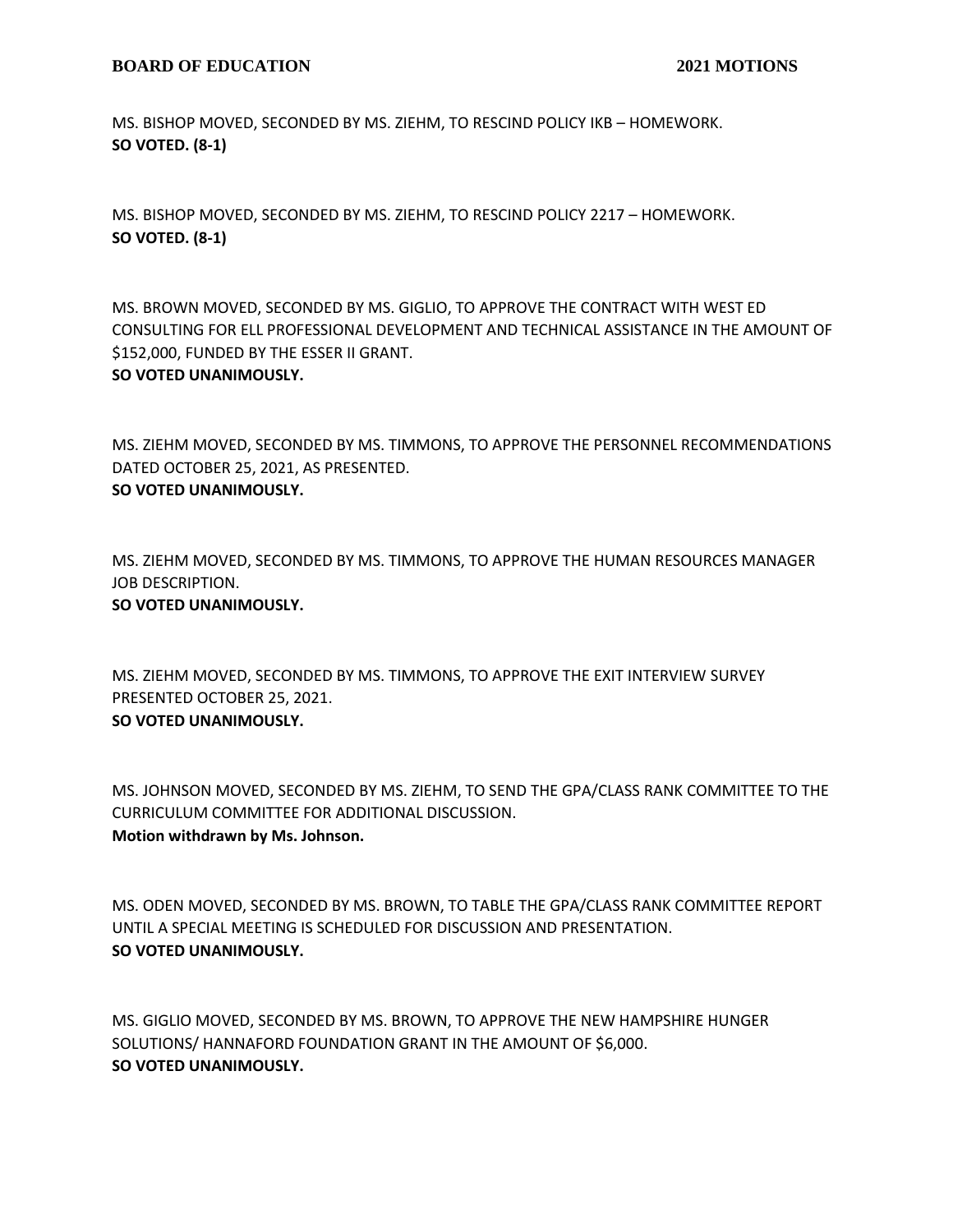MR. GUARINO MOVED, SECONDED BY MS. GIGLIO, TO APPROVE MATTHEW POSKA, JULIA OLIVER, SHAWN SMITH AND DENNIS SCHNEIDER TO THE EDMUND KEEFE AUDITORIUM COMMISSION FOR A THREE-YEAR TERM (2022-2025).

**SO VOTED UNANIMOUSLY.**

### **OCTOBER 12, 2021**

MS. TIMMONS MOVED, SECONDED BY MS. ODEN, TO APPROVE THE PERSONNEL RECOMMENDATIONS, DATED OCTOBER 12, 2021. **SO VOTED UNANIMOUSLY.**

MS. ODEN MOVED, SECONDED BY MS. TIMMONS, TO APPROVE THE EAGLE SCOUT PROJECT, AS PRESENTED. **SO VOTED.**

### **SEPTEMBER 27, 2021**

MS. BISHOP MOVED, SECONDED BY MS. TIMMONS, TO RESCIND POLICY 2410 – GUIDANCE SERVICES. **SO VOTED UNANIMOUSLY BY ROLL CALL.**

MS. BISHOP MOVED, SECONDED BY MS. ZIEHM, TO APPROVE POLICY GBL – LENGTH OF SERVICE. **SO VOTED UNANIMOUSLY BY ROLL CALL.**

MS. BISHOP MOVED, SECONDED BY MS. ZIEHM, TO RESCIND POLICY 8240.2 – LENGTH OF SERVICE. **SO VOTED UNANIMOUSLY BY ROLL CALL.**

MS. BISHOP MOVED, SECONDED BY MS. RAYMOND, TO RESCIND POLICY 8242.1 – MEDICAL STATEMENT.

**SO VOTED UNANIMOUSLY BY ROLL CALL.**

MS. BISHOP MOVED, SECONDED BY MS. ZIEHM, TO APPROVE POLICY GCCBD – EXTENDED SICK LEAVE FOR DISTRICT-WIDE, NON-AFFILIATED FULL-TIME ADMINISTRATIVE AND/OR CERTIFICATED PERSONNEL. **SO VOTED UNANIMOUSLY BY ROLL CALL.**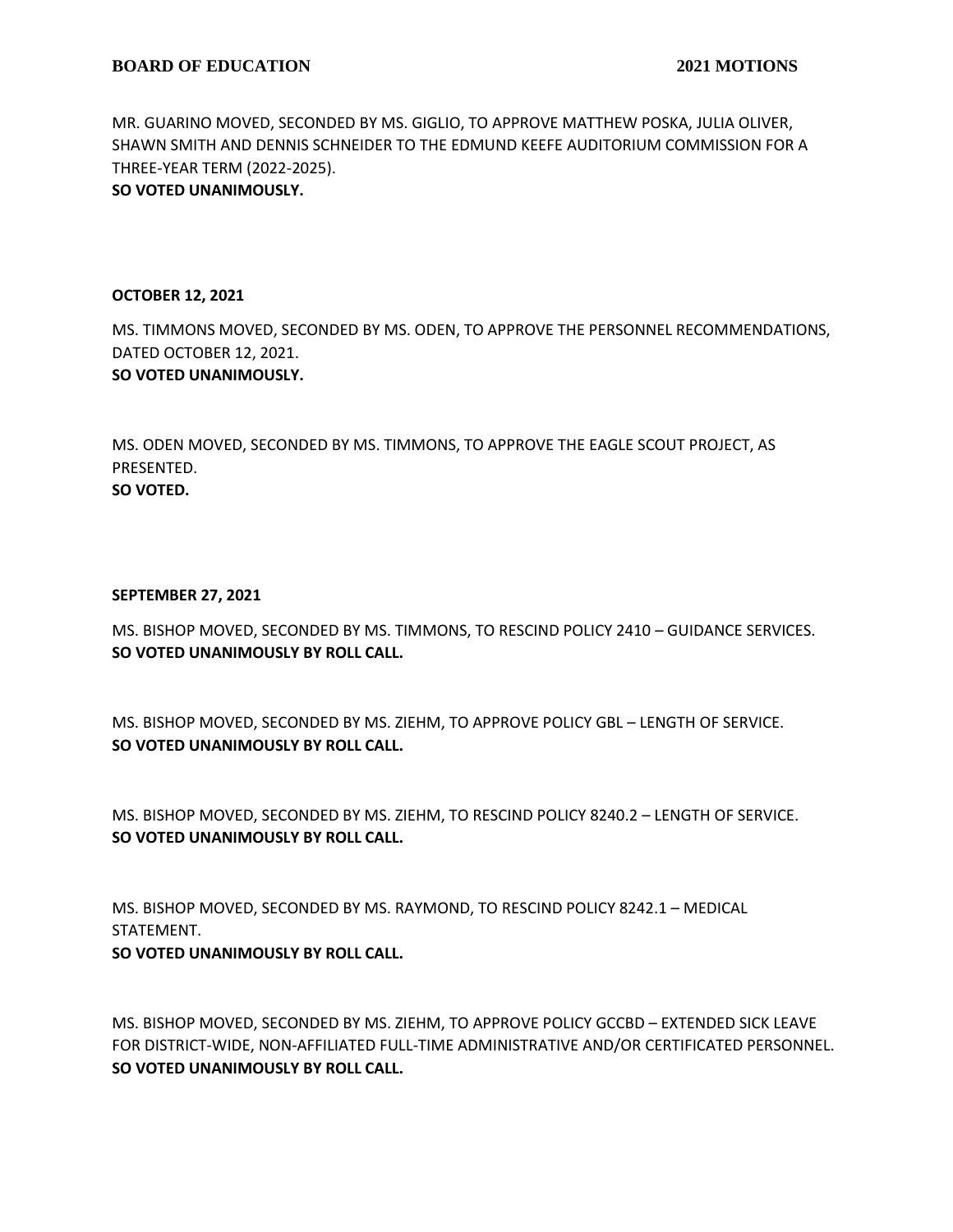MS. BISHOP MOVED, SECONDED BY MS. ODEN, TO RESCIND POLICY 8242.2 – EXTENDED SICK LEAVE FOR DISTRICT-WIDE, UNAFFILIATED FULL-TIME ADMINISTRATIVE AND/OR CERTIFICATED PERSONNEL. **SO VOTED UNANIMOUSLY BY ROLL CALL.**

MS. BISHOP MOVED, SECONDED BY MS. ZIEHM, TO APPROVE POLICY GHP – PROCEDURE FOR REPORTING TEACHER ABSENCES.

**SO VOTED UNANIMOUSLY BY ROLL CALL.**

MS. BISHOP MOVED, SECONDED BY MS. ZIEHM, TO RESCIND POLICY 8249 – ABSENCES. **SO VOTED UNANIMOUSLY BY ROLL CALL.**

MS. BISHOP MOVED, SECONDED BY MS. ZIEHM, TO APPROVE PROPOSED POLICY CCB - LINE AND STAFF RELATIONS.

**SO VOTED UNANIMOUSLY BY ROLL CALL.**

MS. BROWN MOVED, SECONDED BY MS. TIMMONS, TO APPROVE THE PROPOSED RIBAS AND ASSOCIATES CONTRACT FOR PROFESSIONAL DEVELOPMENT FOR PARAPROFESSIONALS IN THE AMOUNT OF \$25,000 USING 2021 TITLE II A FUNDING.

# **SO VOTED UNANIMOUSLY BY ROLL CALL.**

MS. BROWN MOVED, SECONDED BY MS. TIMMONS, TO APPROVE THE PROPOSED MOUNT PROSPECT ACADEMY CONTRACT FOR SCHOOL-BASED COUNSELING PROGRAMS IN THE AMOUNT OF \$500,000, USING ESSER GRANT FUNDING.

# **SO VOTED UNANIMOUSLY BY ROLL CALL.**

MS. ZIEHM MOVED, SECONDED BY MS. TIMMONS, TO APPROVE THE PERSONNEL RECOMMENDATIONS – REVISED, DATED SEPTEMBER 27, 2021, AS PRESENTED.

# **SO VOTED UNANIMOUSLY BY ROLL CALL.**

MS. ZIEHM MOVED, SECONDED BY MS. GIGLIO TO UN-TABLE THE FOLLOWING: -TABLED MOTION: EVERYONE, INCLUDING BOARD MEMBERS, WEAR A MASK AT ALL BOARD MEETINGS UNTIL COVID NUMBERS INDICATE WHEN IT IS SAFE TO STOP WEARING MASKS.

-TABLED AMENDMENT: TO AMEND THE MOTION TO ADOPT THE MATRIX PRESENTED BY DR. MCKINNEY IN THE ORIGINAL RETURN TO SCHOOL PLAN. **SO VOTED BY ROLL CALL (7-2).**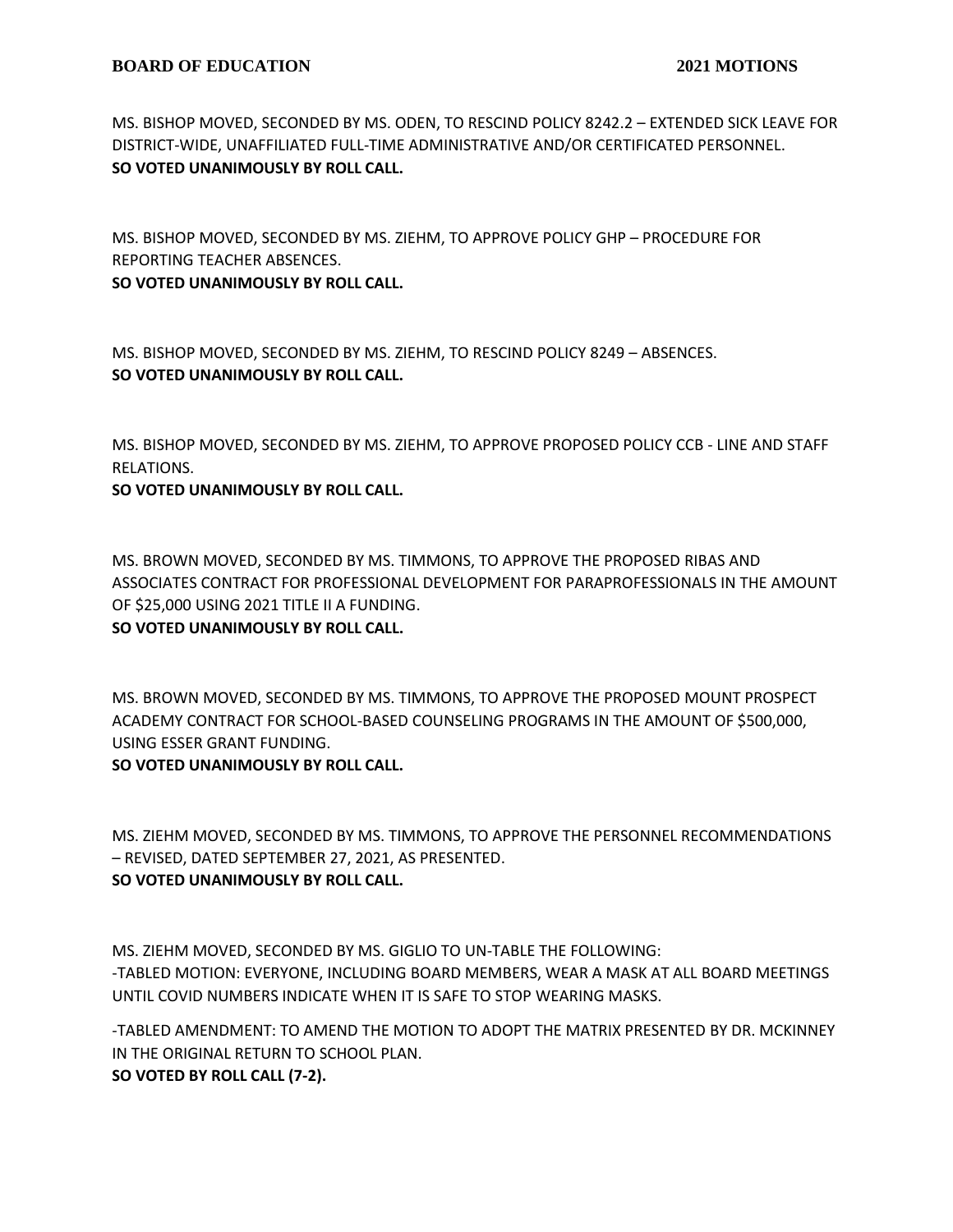MS. BROWN CALLS THE QUESTION; **SO VOTED UNANIMOUSLY BY ROLL CALL.**

MS. RAYMOND MOVES TO AMEND THE MOTION TO ADOPT THE MATRIX PRESENTED BY DR. MCKINNEY IN THE ORIGINAL RETURN TO SCHOOL PLAN. **Motion fails by roll call (4-5).**

MS. TIMMONS CALLS THE QUESTION; **SO VOTED BY ROLL CALL (7-2).**

MS. TIMMONS MOVED, SECONDED BY MS. GIGLIO, TO REQUIRE EVERYONE, INCLUDING BOARD MEMBERS, WEAR A MASK AT ALL BOARD MEETINGS UNTIL COVID NUMBERS INDICATE WHEN IT IS SAFE TO STOP WEARING MASKS.

**SO VOTED BY ROLL CALL (7-2).**

MS. ZIEHM MOVED, SECONDED BY MS. ODEN, TO APPROVE THE PARA-EDUCATOR CONTRACT 2020- 2022.

**SO VOTED UNANIMOUSLY BY ROLL CALL.**

#### **SEPTEMBER 13, 2021**

MS. JOHNSON MOVED, SECONDED BY MS. TIMMONS, TO HOLD THE AUGUST 30, 2021 BOE MINUTES FOR APPROVAL UNTIL THE NEED MEETING IN TWO WEEKS. **SO VOTED UNANIMOUSLY.**

MS. TIMMONS MOVED, SECONDED BY MS. GIGLIO, TO APPROVE THE PERSONNEL RECOMMENDATIONS DATED SEPTEMBER 13, 2021, AS PRESENTED. **SO VOTED UNANIMOUSLY.**

MS. GIGLIO MOVED, SECONDED BY MS. BISHOP TO ACCEPT THE NEW HAMPSHIRE CHARITABLE FOUNDATION'S DAVID M. BROOKS FUND GRANT IN THE AMOUNT OF \$46,800. **SO VOTED UNANIMOUSLY.**

MS. TIMMONS MOVED, SECONDED BY MS. GIGLIO, THAT EVERYONE, INCLUDING BOARD MEMBERS, WEAR A MASK AT ALL BOARD MEETINGS UNTIL COVID NUMBERS INDICATE WHEN IT IS SAFE TO STOP WEARING MASKS.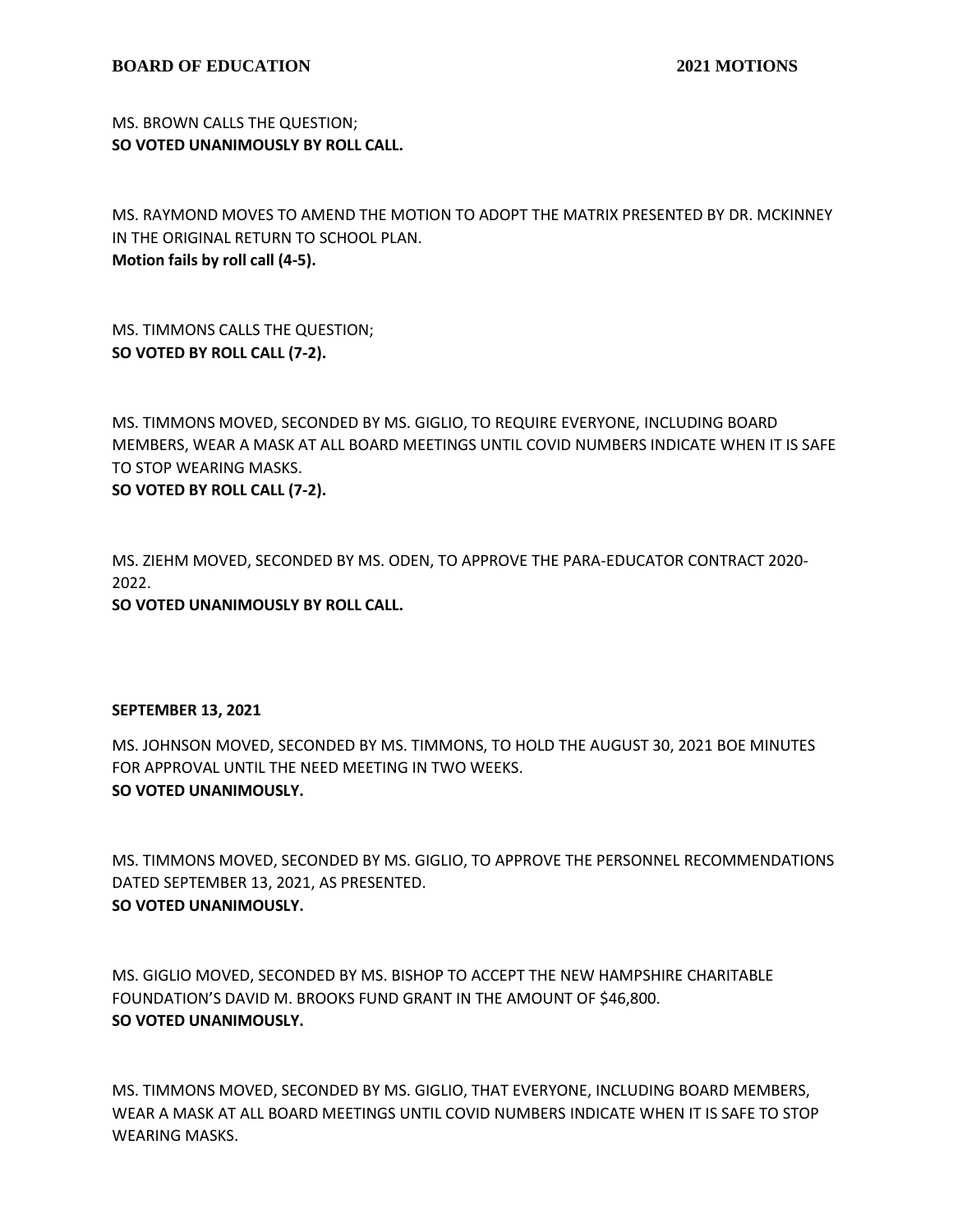MS. BROWN MOVED, SECONDED BY MS. JOHNSON TO AMEND THE MOTION TO ADOPT THE MATRIX PRESENTED BY DR. MCKINNEY IN THE ORIGINAL RETURN TO SCHOOL PLAN. MS. TIMMONS CALLS THE QUESTION, MS. JOHNSON CALLED TO VOTE BY ROLL CALL. **CALL THE QUESTION FAILS BY ROLL CALL. (3-5)**

MS. JOHNSON MOVED, SECONDED BY MS. BROWN, TO TABLE THE AMENDEDMENT. **SO VOTED UNANIMOUSLY BY ROLL CALL.**

MS. JOHNSON MOVED, SECONDED BY MS. TIMMONS, TO TABLE THE MOTION UNTIL THE NEXT MEETING; THAT EVERYONE, INCLUDING BOARD MEMBERS, WEAR A MASK AT ALL BOARD MEETINGS UNTIL COVID NUMBERS INDICATE WHEN IT IS SAFE TO STOP WEARING MASKS. **SO VOTED BY ROLL CALL. (7-1)**

# **AUGUST 30, 2021**

MS. JOHNSON MOVED, SECONDED BY MS. ZIEHM, TO EXTEND TO COVER THE 7 PEOPLE SIGNED UP FOR PUBLIC COMMENT WHO HAVE NOT BEEN ABLE TO SPEAK YET. **SO VOTED UNANIMOUSLY.**

MS. BISHOP MOVED, SECONDED BY MS. ZIEHM, TO ALLOW STUDENT ATHLETES TO REMOVE THEIR MASKS IN THE GYM, WEIGHT ROOM AND/OR STELLOS STADIUM WHEN SCHOOL IS NOT IN SESSION. **SO VOTED UNANIMOUSLY.**

MS. JOHNSON MOVED, SECONDED BY MS. RAYMOND, TO APPROVE THE PURCHASE OF A PLASMA TABLE FOR CTE, FROM GLOBAL MAX AT A COST NOT TO EXCEED \$83,150. FUNDING TO COME FROM THE VOCATIONAL EDUCATION CAPITAL TRUST FUND #7076. **SO VOTED UNANIMOUSLY.**

MS. JOHNSON MOVED, SECONDED BY MS. RAYMOND, TO APPROVE 15 TV'S FOR THE HIGH SCHOOL CTE PROGRAMS, FROM THE VENDOR WITH THE LOWEST PRICE INCLUDING INSTALLATION, TO BE FUNDED BY THE PERKINS GRANT.

# **SO VOTED UNANIMOUSLY.**

MS. JOHNSON MOVED, SECONDED BY MS. RAYMOND, TO APPROVE THE 5-YEAR CONTRACT WITH PEST END OF PLAISTOW NH FOR AN AMOUNT NOT TO EXCEED \$69,660, WITH FUNDING TO COME FROM CONTRACT SERVICES, 91.1.22.2620.53628. **SO VOTED UNANIMOUSLY.**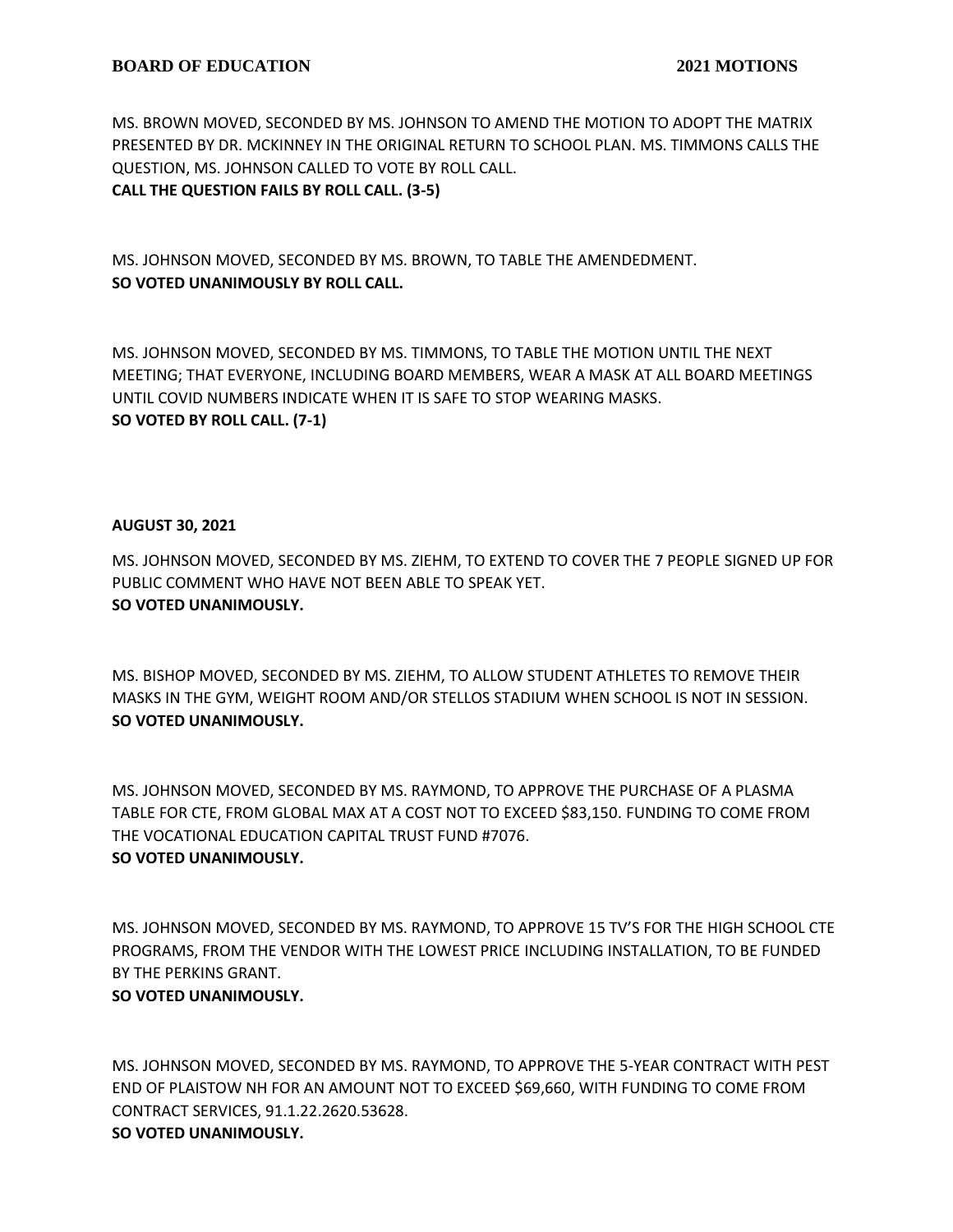MS. JOHNSON MOVED, SECONDED BY MS. RAYMOND, TO APPROVE OF THE CONTRACT WITH NASHUA WALLPAPER FOR THE LOCKER ROOM FLOOR REPLACEMENT AT NHS SOUTH, NOT TO EXCEED \$20,000. FUNDING TO COME FROM THE DEFERRED MAINTENANCE ACCOUNT. **SO VOTED UNANIMOUSLY.**

MS. JOHNSON MOVED, SECONDED BY MS. RAYMOND, TO APPROVE THE 3-YEAR CONTRACT WITH MSB, IN AN AMOUNT NOT TO EXCEED \$150,000 PER YEAR FOR THE PERIOD 7/31/21 TO 7/20/24, FROM ACCOUNT 91.1.022332 53628.

# **SO VOTED UNANIMOUSLY.**

MS. JOHNSON MOVED, SECONDED BY MS. RAYMOND, RECOMMENDATION TO APPROVE THE CONTRACT WITH THE ADULT LEARNING CENTER FOR THE CLEARWAY ALTERNATIVE SCHOOL FOR THE 21-22 SCHOOL YEAR IN AN AMOUNT NOT TO EXCEED \$624,000.00. ACCOUNT 91.1.991110 53600 AND 91.1.021267 55694.

# **SO VOTED UNANIMOUSLY.**

MS. JOHNSON MOVED, SECONDED BY MS. RAYMOND, TO APPROVE THE CONTRACT WITH BOOTHBY THERAPY SERVICES, LLC, FOR ALTERNATIVE AUGMENTATIVE COMMUNICATION SERVICES FOR THE 2021- 22 SCHOOL YEAR, AT A COST NOT TO EXCEED \$30,000 INCLUDING TRAVEL AND MILEAGE. FUNDS TO COME FROM ACCOUNT IDEA GRANT.

# **SO VOTED UNANIMOUSLY.**

MS. JOHNSON MOVED, SECONDED BY MS. RAYMOND, TO APPROVE THE FY22 JULY TRANSFER REPORT. **SO VOTED UNANIMOUSLY.**

MS. BISHOP MOVED, SECONDED BY MR. GUARINO, TO APPROVE POLICY JKAA – CHILD RESTRAINT AND SECLUSION AS AMENDED. **SO VOTED. (6-1)**

MS. BISHOP MOVED, SECONDED BY MS. RAYMOND, TO APPROVE POLICY IJNDB-R ACCEPTABLE USE POLICY – INTERNET AS AMENDED. **SO VOTED. (6-1)**

MS. BROWN MOVED, SECONDED BY MS. GIGLIO, TO APPROVE THE PROFESSIONAL DEVELOPMENT MASTER PLAN AND TEACHER DEVELOPMENT & EVALUATION SYSTEM DOCUMENT THROUGH THE END OF CALENDAR YEAR 2021. **SO VOTED UNANIMOUSLY.**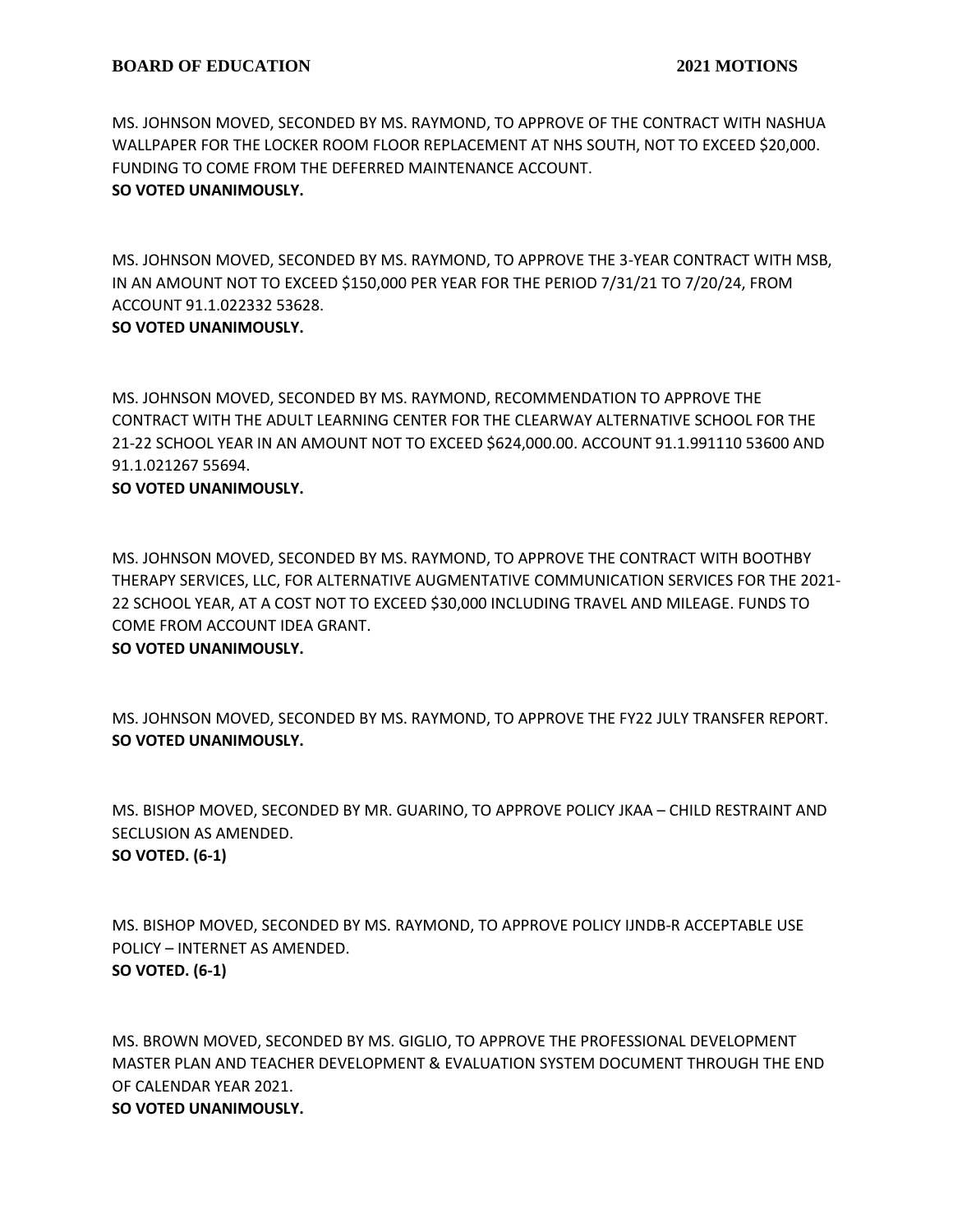MS. BROWN MOVED, SECONDED BY MS. GIGLIO, TO APPROVE THE CONTRACT FOR SERVICES FOR NEW HAMPSHIRE LEADERSHIP INSTITUTE. **SO VOTED. (6-1)**

MS. ZIEHM MOVED, SECONDED BY MS. GIGLIO, TO APPROVE MATTHEW ADAM CASTONGUAY, ASSISTANT PRINCIAPL, SUNSET HEIGHTS ELEMENTARY SCHOOL, FOR THE 2021-22 SCHOOL YEAR, AT AN ANNUAL SALARY OF \$81,000.

**SO VOTED UNANIMOUSLY.**

MS. ZIEHM MOVED, SECONDED BY MS. GIGLIO, TO APPROVE THE PERSONNEL RECOMMENDATIONS DATED AUGUST 30, 2021, AS PRESENTED. **SO VOTED UNANIMOUSLY.**

MS. RAYMOND MOVED, SECONDED BY MS. BISHOP TO ACCEPT THE SOUTHERN NEW HAMPSHIRE HEALTH FOOD SERVICE EQUIPMENT DONATION, VALUED AT APPROX. \$24,670. **SO VOTED UNANIMOUSLY.**

### **AUGUST 23, 2021**

MS. TIMMONS MOVED, SECONDED BY MS. GIGLIO TO APPROVE LAURA DYER, AS ASSISTANT PRINCIPAL, BICENTENNIAL ELEMENTARY SCHOOL, FOR THE 2021-22 SCHOOL YEAR AT AN ANNUAL SALARY OF \$74,750.

**SO VOTED.** (Ms. Raymond abstained)

MS. TIMMONS MOVED, SECONDED BY MS. ODEN TO APPROVE THE REVISED PERSONNEL RECOMMENDATIONS DATED 8-23-21, AS PRESENTED. **SO VOTED.**

### **AUGUST 11, 2021**

MS. TIMMONS MOVED, SECONDED BY MS. RAYMOND TO APPROVE THE SECOND CALENDAR PROVIDED BY BWP, TO POST THE POSITION ON 10-22-21 AND CLOSE THE POSITION ON 12-3-21. **SO VOTED.**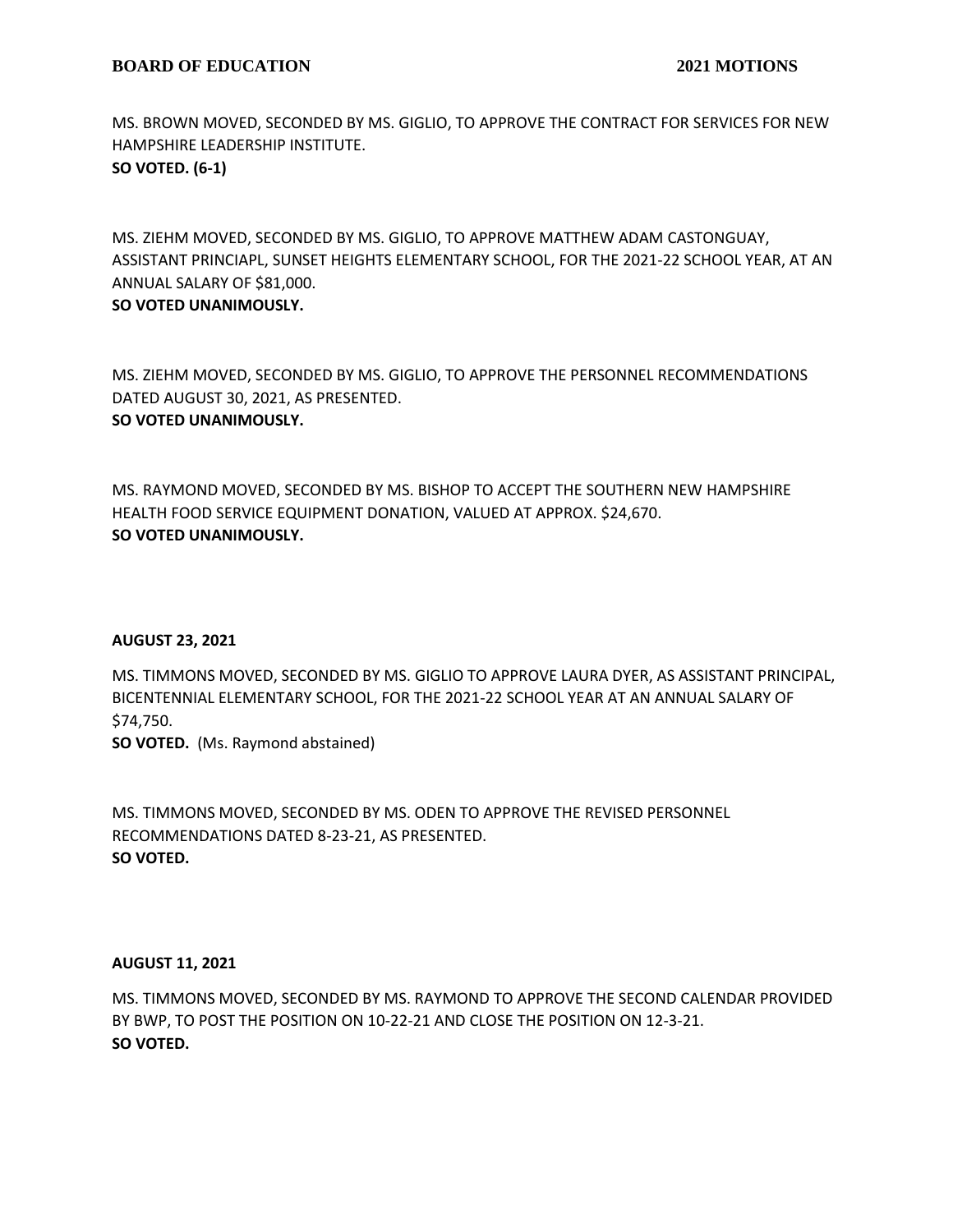MS. ODEN MOVED, SECONDED BY MS. RAYMOND TO DISBAND THE SUPERINTENDENT SEARCH AD HOC COMMITTEE, AND FOLLOW POLICY BEDB TO HAVE A COMMITTEE OF THE WHOLE. **SO VOTED.**

MS. BROWN MOVED, SECONDED BY MS. RAYMOND TO ADVERTISE ON THE WEBSITES RECOMMENDED BY BWP CONSULTANTS, IN AN AMOUNT NOT TO EXCEED \$2,000. **SO VOTED.**

# **AUGUST 9, 2021**

MS. BISHOP MOVED, SECONDED BY MR. GUARINO TO EXTEND THE TIME LIMIT THIS EVENING, TO ACCOMMODATE ALL THOSE WHO HAVE SHOWN UP TO SPEAK. **SO VOTED UNANIMOUSLY BY ROLL CALL.**

MS. TIMMONS MOVED, SECONDED BY MS. ODEN TO APPROVE KATIE CLOSS, ASSISTANT PRINCIPAL, NASHUA HIGH NORTH, FOR THE 2021-22 SCHOOL YEAR, AT AN ANNUAL SALARY OF \$83,000. **SO VOTED UNANIMOUSLY BY ROLL CALL.**

MS. TIMMONS MOVED, SECONDED BY MS. ODEN APPROVE THE PERSONNEL RECOMMENDATIONS DATED 8-09-21, AS PRESENTED.

# **SO VOTED UNANIMOUSLY BY ROLL CALL.**

MS. RAYMOND MOVED, SECONDED BY MS. ODEN TO AMEND THE MOTION MADE ON 4-08-19, TO ALLOW THE GPA TASK FORCE TO RECONVENE, TO COMPELTE ANY AND ALL NECESSARY WORK AS WELL AS COMPILE A FINAL REPORT. THE FINAL REPORT OF FINDINGS AND RECOMMENDATIONS WILL BE SUMITTED TO THE BOE NO LATER THAN 10-29-21.

# **SO VOTED UNANIMOUSLY BY ROLL CALL.**

MS. BROWN MOVED, SECONDED BY MS. JOHNSON TO SPLIT THE MOTION SUCH THAT CHANGE #3 ON MASKS ARE REMOVED AND VOTED ON SEPARATELY. **Motion fails by roll call.** (2-6; Yes: Ms. Brown, Ms. Johnson)

MR. GUARINO MOVED, SECONDED BY MS. TIMMONS TO APPROVE THE 2021-2022 SAFE RETURN TO SCHOOL PLAN FOR THE NSD, WITH THE FOLLOWING CHANGES: 1) MAXIMIZING PHYSICAL DISTANCING TO THE EXTENT POSSIBLE; 2) VOLUNTEERS WILL ONLY BE ALLOWED WHEN COMMUNITY TRANSMISSION IS MINIMAL; 3) MASKS WILL BE REQUIRED FOR ALL STUDENTS AND STAFF WHILE INSIDE SCHOOL BUILDINGS AND ON THE BUS; AND 4) DISTRICT NOTIFICATIONS OF CONTACT TRACING WILL OCCUR ON A REGULAR BASIS.

**SO VOTED BY ROLL CALL.** (6-2; Nay: Ms. Brown, Ms. Johnson)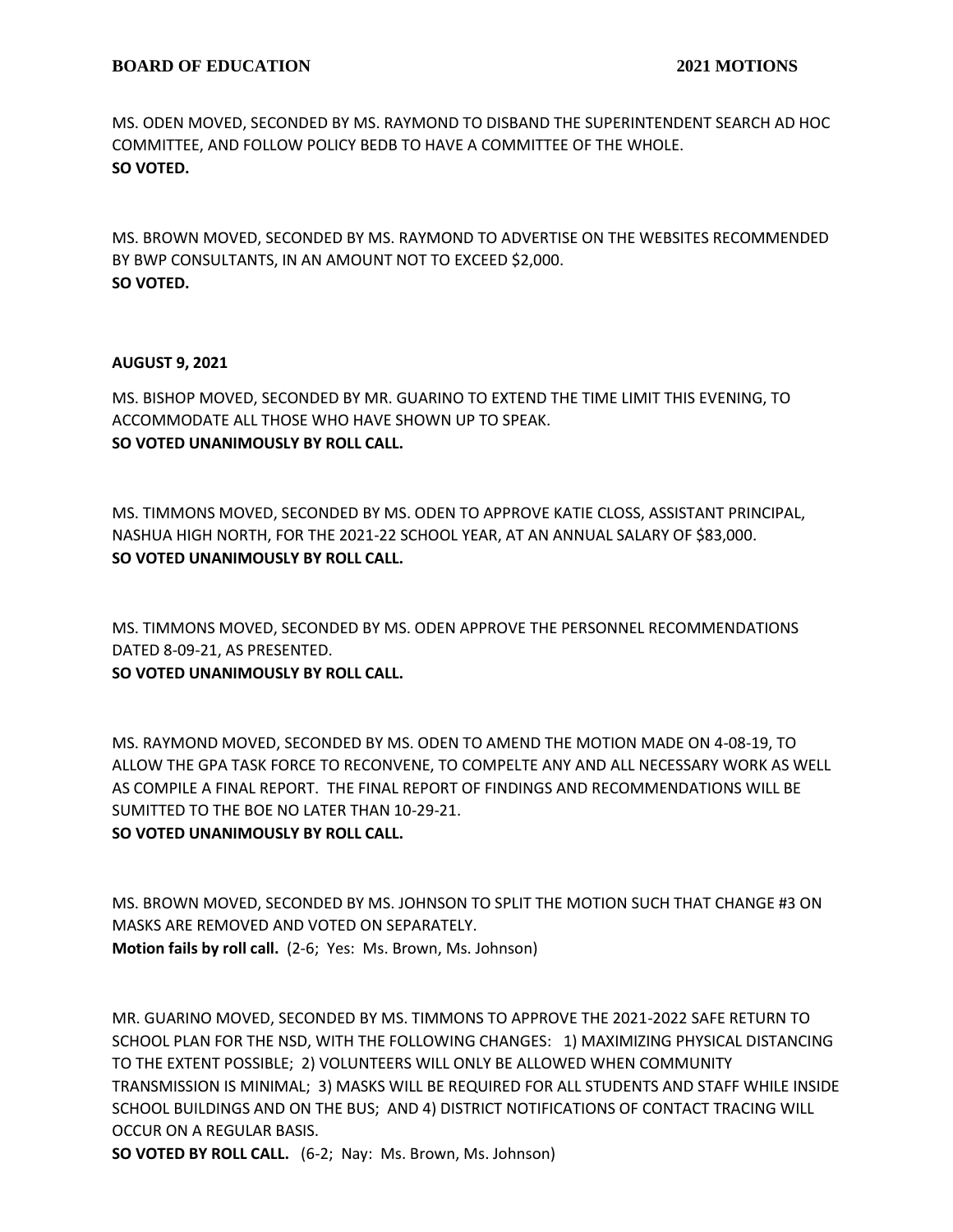MS. GIGLIO MOVED, SECONDED BY MS. JOHNSON TO APPROVE THE DISTRICT GOALS FOR 2021-2022. **SO VOTED BY ROLL CALL.** (7-1; Nay: Ms. Brown)

### **JULY 26, 2021**

MS. JOHNSON MOVED, SECONDED BY MS. TIMMONS TO APPROVE THE CONTRACT FOR PLAYGROUND EQUIPMENT AT FRANKLIN STREET TO BYO RECREATION AT A COST NOT TO EXCEED \$21,008.10, ACCOUNT 91.1.994600 81200.

## **SO VOTED UNANIMOUSLY BY ROLL CALL.**

MS. JOHNSON MOVED, SECONDED BY MS. ODEN TO APPROVE THE CONTRACT FOR THE PURCHASE OF THE BUDERUS BOILER FROM F.W. WEBB IN THE AMOUNT OF \$46,182.25, ACCOUNT FRANKLIN STREET DEFERRED MAINTENANCE.

# **SO VOTED UNANIMOUSLY BY ROLL CALL.**

MS. JOHNSON MOVED, SECONDED BY MS. ODEN TO APPROVE THE CONTRACT FOR RIGGING WORK AT FRANKLIN STREET TO COTE, INC. IN THE AMOUNT NOT TO EXCEED \$22,500 CONTINGENT UPON WHETHER WE RECEIVE ANY OTHER BIDS BEFORE THE 7/26/21 BOE MEETING, ACCOUNT FRANKLIN STREET DEFERRED MAINTENANCE.

# **SO VOTED UNANIMOUSLY BY ROLL CALL.**

MS. RAYMOND MOVED, SECONDED BY MS. JOHNSON TO AMEND THE MOTION TO SAY, "TO LOCK IN THE NEW ELECTRICAL CONTRACT FOR 46 MONTHS, AT A RATE OF \$.07037 PER KILOWATT HOUR, WITH DIRECT ENERGY."

# **SO VOTED UNANIMOUSLY BY ROLL CALL.**

MS. JOHNSON MOVED, SECONDED BY MS. ODEN TO LOCK IN THE NEW ELECTRICAL CONTRACT FOR 46 MONTHS, AT A RATE OF \$.07037 PER KILOWATT HOUR, WITH DIRECT ENERGY. **SO VOTED UNANIMOUSLY BY ROLL CALL.**

MS. JOHNSON MOVED, SECONDED BY MS. ODEN TO APPROVE THE CONTRACT FOR PHYSICAL THERAPY SERVICES FOR THE 2021-22 SCHOOL YEAR TO ABC PHYSICAL THERAPY, LLC, IN THE AMOUNT NOT TO EXCEED \$213,925, ACCOUNT 91.1.022160 53614. **SO VOTED UNANIMOUSLY BY ROLL CALL.**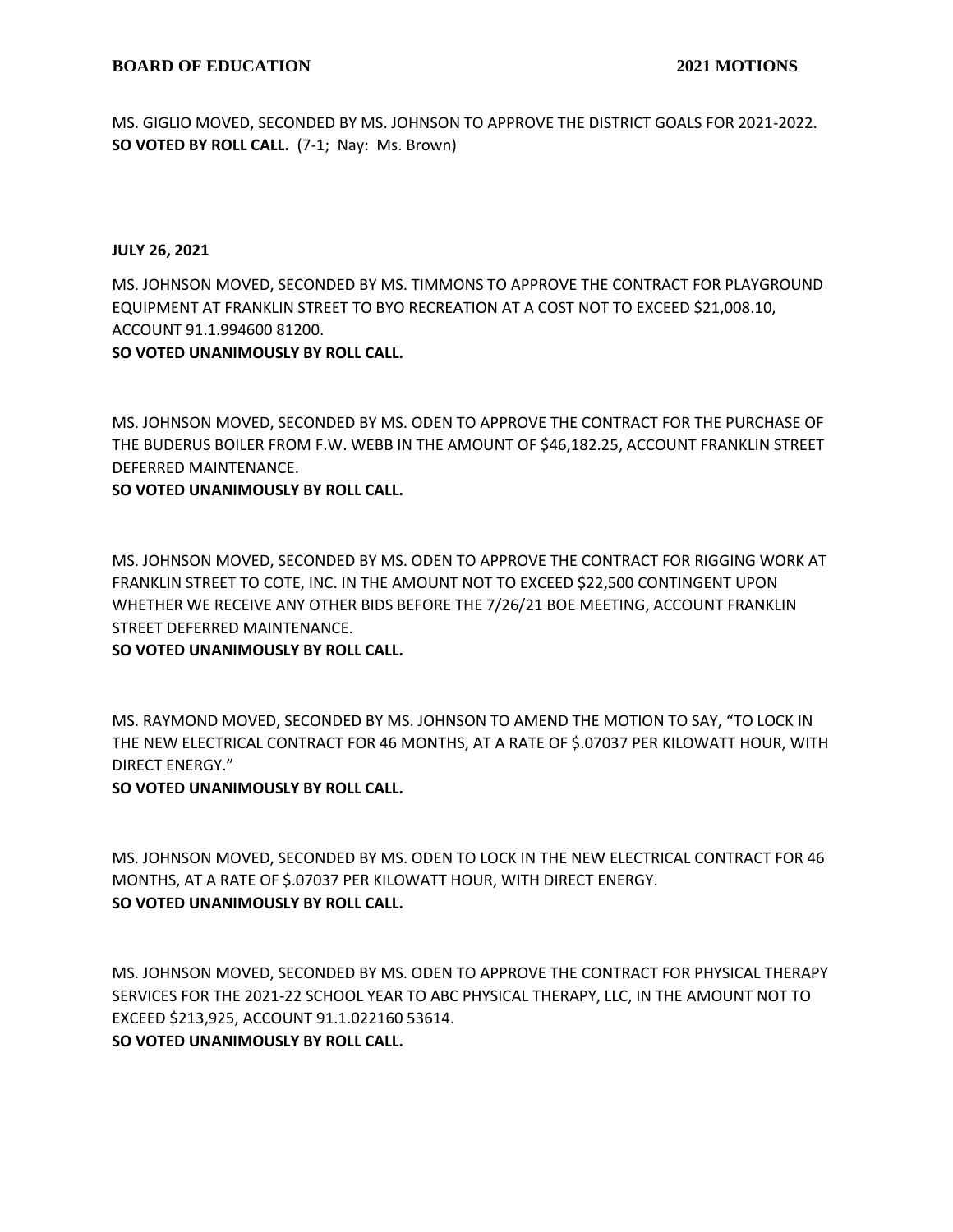MS. JOHNSON MOVED, SECONDED BY MS. ODEN TO APPROVE THE CONTRACT FOR THE 2021-22 SCHOOL YEAR WITH CARROLL CENTER FOR THE BLIND IN THE AMOUNT NOT TO EXCEED \$45,000, ACCOUNT IDEA GRANT.

## **SO VOTED UNANIMOUSLY BY ROLL CALL.**

MS. JOHNSON MOVED, SECONDED BY MS. ODEN TO APPROVE THE CONTRACT FOR NURSING SERVICES TO INTERIM HEALTH CARE FOR NURSING SERVICES IN THE AMOUNT NOT TO EXCEED \$35,000, ACCOUNT IDEA GRANT.

## **SO VOTED UNANIMOUSLY BY ROLL CALL.**

MS. JOHNSON MOVED, SECONDED BY MS. TIMMONS TO APPROVE THE FY 21 JUNE TRANSFER REPORT. **SO VOTED UNANIMOUSLY BY ROLL CALL**.

MS. BISHOP MOVED, SECONDED BY MS. TIMMONS TO APPROVE POLICY EBBD – INDOOR AIR QUALITY WITHOUT CHANGE AS REVIEWED ON JUNE 22, 2021. **SO VOTED UNANIMOUSLY BY ROLL CALL.**

MS. BISHOP MOVED, SECONDED BY MS. RAYMOND TO APPROVE POLICY JLCE – EMERGENCY CARE AND FIRST AID WITHOUT CHANGE AS REVIEWED ON JUNE 22, 2021. **SO VOTED UNANIMOUSLY BY ROLL CALL.**

MS. BISHOP MOVED, SECONDED BY MS. TIMMONS TO APPROVE POLICY KF – COMMUNITY USE OF SCHOOL FACILITIES AS AMENDED AND PRESENTED. **SO VOTED UNANIMOUSLY BY ROLL CALL.**

MS. BROWN MOVED, SECONDED BY MS. TIMMONS TO APPROVE THE MIDDLE SCHOOL SOCIAL STUDIES PILOT PROPOSAL FOR 2021-2023, TO BEGIN IMPLEMENTATION IN SEPTEMBER 2021. **SO VOTED BY ROLL CALL.** (7-1; Nay: Ms. Johnson)

MS. TIMMONS MOVED, SECONDED BY MS. ODEN TO APPROVE TANYA ACKERMAN, AS PRINCIPAL OF BIRCH HILL ELEMENTARY SCHOOL FOR THE 2021-22 SCHOOL YEAR, AT AN ANNUAL SALARY OF \$93,250. **SO VOTED UNANIMOUSLY BY ROLL CALL.**

MS. TIMMONS MOVED, SECONDED BY MS. RAYMOND TO APPROVE THE PERSONNEL RECOMMENDATIONS DATED 7-26-21, AS PRESENTED. **SO VOTED UNANIMOUSLY BY ROLL CALL.**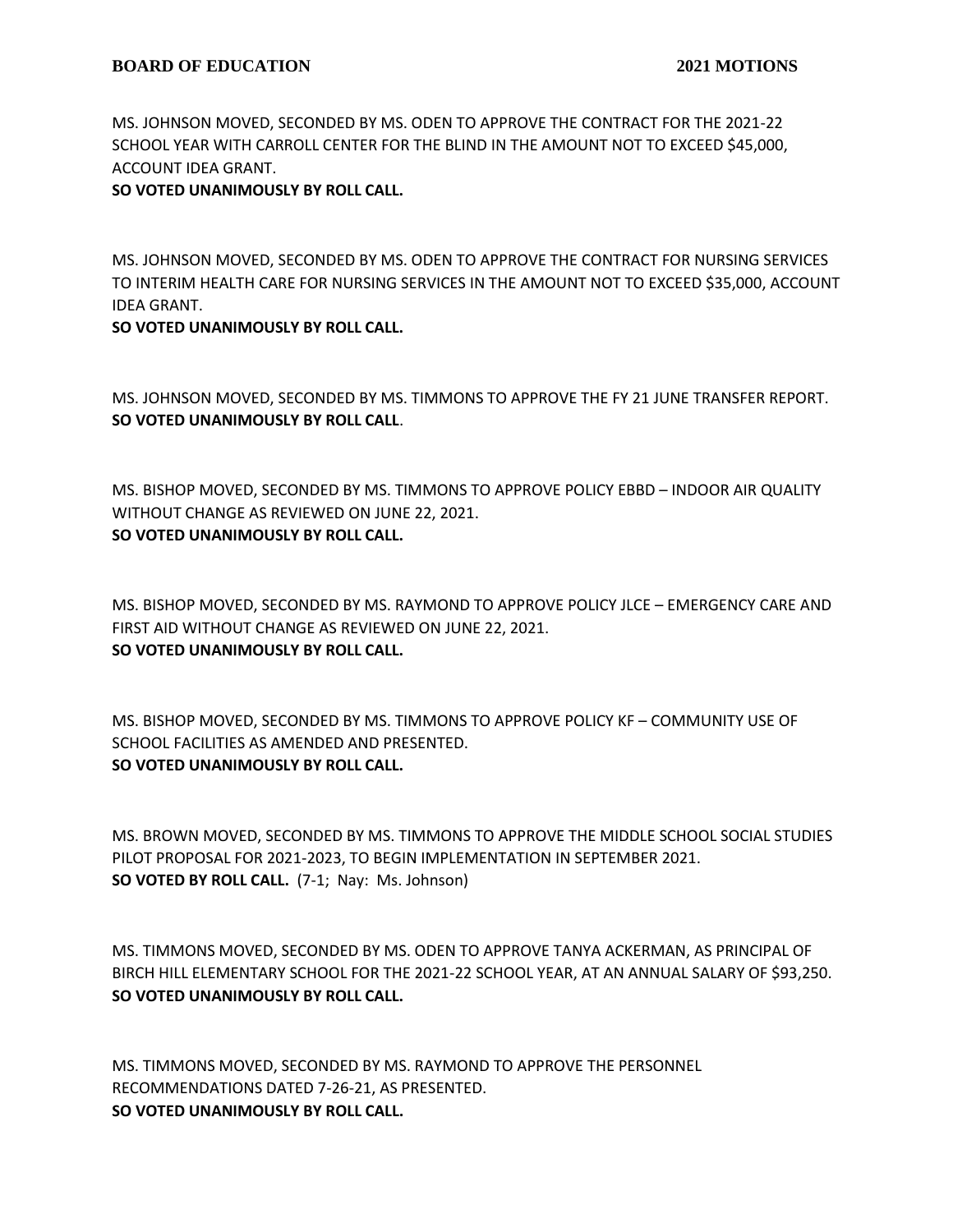MS. JOHNSON MOVED, SECONDED BY MS. GIGLIO TO APPROVE THE EMERGENCY EVACUATION MOU'S, WHICH WE JUST DISCUSSED.

# **SO VOTED UNANIMOUSLY BY ROLL CALL.**

## **JULY 12, 2021**

MS. TIMMONS MOVED, SECONDED BY MS. ODEN TO APPROVE ERIN ANDERSON, PRINCIPAL, SUNSET HEIGHTS ELEMENTARY SCHOOL, FOR THE 2021-22 SCHOOL YEAR AT AN ANNUAL SALARY OF \$93,250. **SO VOTED.**

MS. TIMMONS MOVED, SECONDED BY MS. ODEN TO APPROVE ANDREW CONRAD, ASSISTANT PRINCIPAL, NASHUA HIGH SCHOOL NORTH, FOR THE 2021-22 SCHOOL YEAR AT AN ANNUAL SALARY OF \$83,000.

# **SO VOTED.**

MS. JOHNSON MOVED, SECONDED BY MS. ODEN TO APPROVE KIMBERLY SARFDE, ASSISTANT SUPERINTENDENT OF ELEMENTARY EDUCATION, FOR THE 2021-22 SCHOOL YEAR AT AN ANNUAL SALARY OF \$116,500. **SO VOTED.**

MS. TIMMONS MOVED, SECONDED BY MS. ODEN TO APPROVE THE PERSONNEL RECOMMENDAIONS DATED JULY 12, 2021 AS PRESENTED. **SO VOTED.**

### **JUNE 23, 2021**

MS. JOHNSON MOVED, SECONDED BY MS. ODEN TO APPROVE THE CONTRACT FOR NETWORKING THE FRANKLIN STREET BUILDING TO RTM IN THE AMOUNT NOT TO EXCEED \$63,309.92, ACCOUNT FRANKLIN STREET DEFERRED MAINTENANCE.

# **SO VOTED UNANIMOUSLY BY ROLL CALL.**

MS. JOHNSON MOVED, SECONDED BY MS. ODEN TO APPROVE THE NSD DISASTER RECOVERY IMPLEMENTATION FOR NHS NORTH WITH NEW ERA TECHNOLOGY IN THE AMOUNT NOT TO EXCEED \$265,926.66 FOR STORAGE AND LICENSING; AND \$46,258.70 FOR NETWORKING CARDS ON OUR CORE SWITCH, ACCOUNT 91.1.992225 71221 COMPUTER EQUIPMENT. **SO VOTED UNANIMOUSLY BY ROLL CALL.**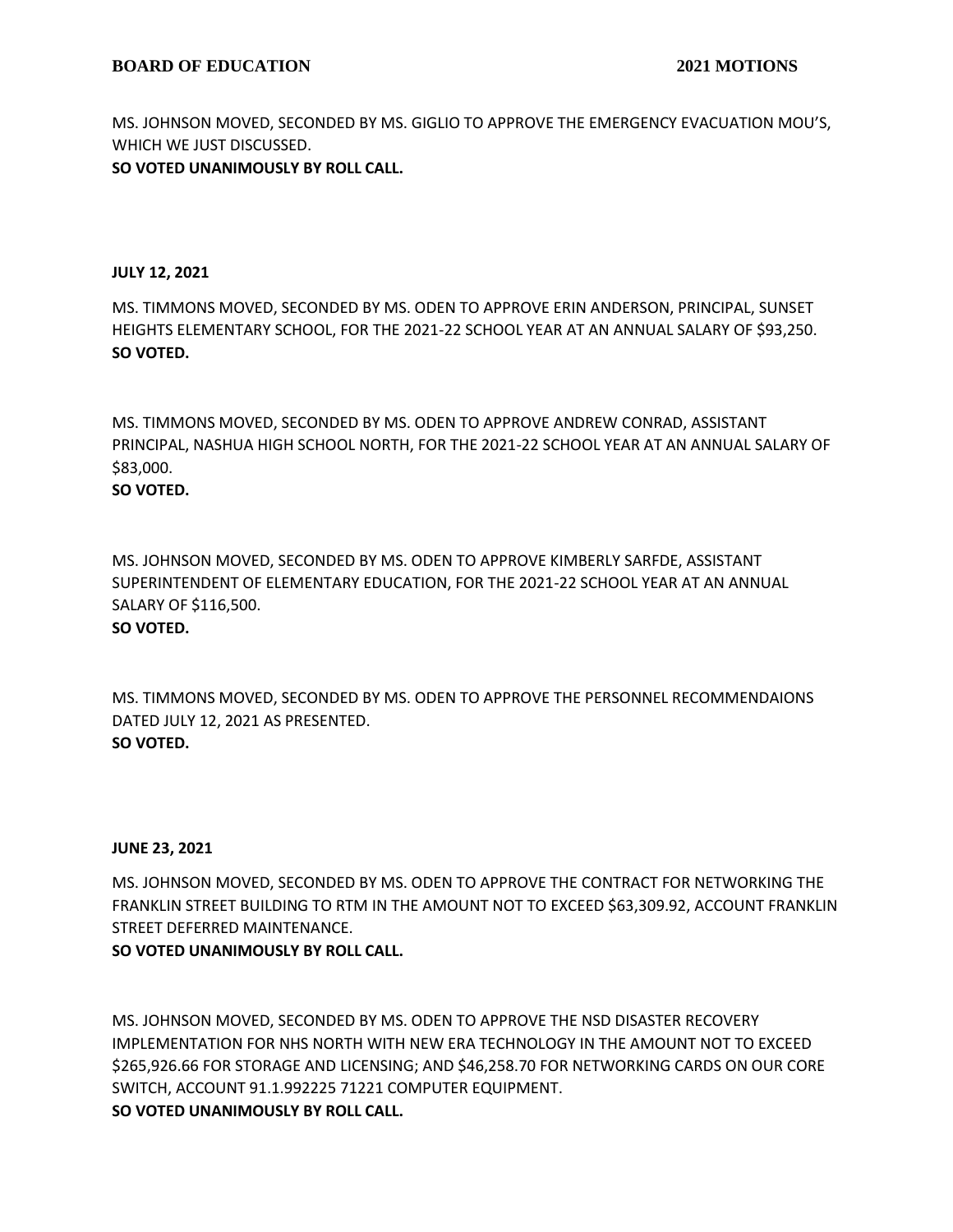MS. JOHNSON MOVED, SECONDED BY MS. ODEN TO APPROVE THE CONTRACT FOR WIRING AND CABLING OF FRANKLIN STREET TO TELNET TECHNOLOGIES IN THE AMOUNT NOT TO EXCEED \$71,194.00, ACCOUNT FRANKLIN STREET DEFERRED MAINTENANCE.

# **SO VOTED UNANIMOUSLY BY ROLL CALL.**

MS. JOHNSON MOVED, SECONDED BY MS. ODEN TO APPROVE THE PURCHASE OF 100 HP DESKTOP FROM IT INSIDERS IN THE AMOUNT NOT TO EXCEED \$59,900, ACCOUNT 91.1.992225 71221 (FY22 FUNDS).

# **SO VOTED UNANIMOUSLY BY ROLL CALL.**

MS. JOHNSON MOVED, SECONDED BY MS. ODEN TO APPROVE THE PURCHASE OF 20 HP LAPTOPS FROM IT INSIDERS IN THE AMOUNT NOT TO \$12,890, ACCOUNT 91.1.992225 71221 (FY22 FUNDS). **SO VOTED UNANIMOUSLY BY ROLL CALL.**

MS. JOHNSON MOVED, SECONDED BY MS. ODEN TO APPROVE THE PURCHASE OF UP TO 700 CHROMEBOOKS AT A COST OF \$224/CHROMEBOOK FROM IT INSIDERS FOR THE 2021-22 SCHOOL YEAR, ACCOUNT 91.1.992225 71221 (FY22 FUNDS). **SO VOTED UNANIMOUSLY BY ROLL CALL.**

MS. JOHNSON MOVED, SECONDED BY MS. ODEN TO APPROVE THE CONTRACT WITH CLARK AND ASSOCIATES IN AN AMOUNT NOT TO EXCEED \$876,819, ACCOUNT 91.1.022160 53614. **SO VOTED UNANIMOUSLY BY ROLL CALL.**

MS. JOHNSON MOVED, SECONDED BY MS. ODEN TO APPROVE TO ALLOCATE A PORTION OF THE SURPLUS FROM THE FY20 BUDGET FOR THE FOLLOWING PROJECTS: \$165,000 FOR SMART START LIGHTING AT MAIN DUNSTABLE; \$70,000 FOR GYM FLOORS AT NHS NORTH; \$500,000 FOR FRANKLIN STREET RENOVATIONS; \$25,000 FOR CARPETING AT CENTRAL OFFICE, AND \$15,000 FOR CENTRAL OFFICE FOYER AND IMPROVED SOUNDPROOFING FOR A TOTAL AMOUNT OF \$775,000, ACCOUNTS: \$500,000 FRANKLIN ST DEFERRED MAINTENANCE; \$165,000 TO 91.1.222621 54100; \$110,000 TO 91.1.222620 54280.

# **SO VOTED UNANIMOUSLY BY ROLL CALL.**

MS. JOHNSON MOVED, SECONDED BY MS. ODEN TO APPROVE THE FY21 MAY TRANSFER REPORT. **SO VOTED UNANIMOUSLY BY ROLL CALL.**

MS. RAYMOND MOVED, SECONDED BY MS. GIGLIOTO APPROVE THE CONTRACT FORDR. MCKINNEY TO REMAIN OUR INTERIM SUPERINTENDENT THROUGH THE END OF JUNE 2022. **SO VOTED UNANIMOUSLY BY ROLL CALL.**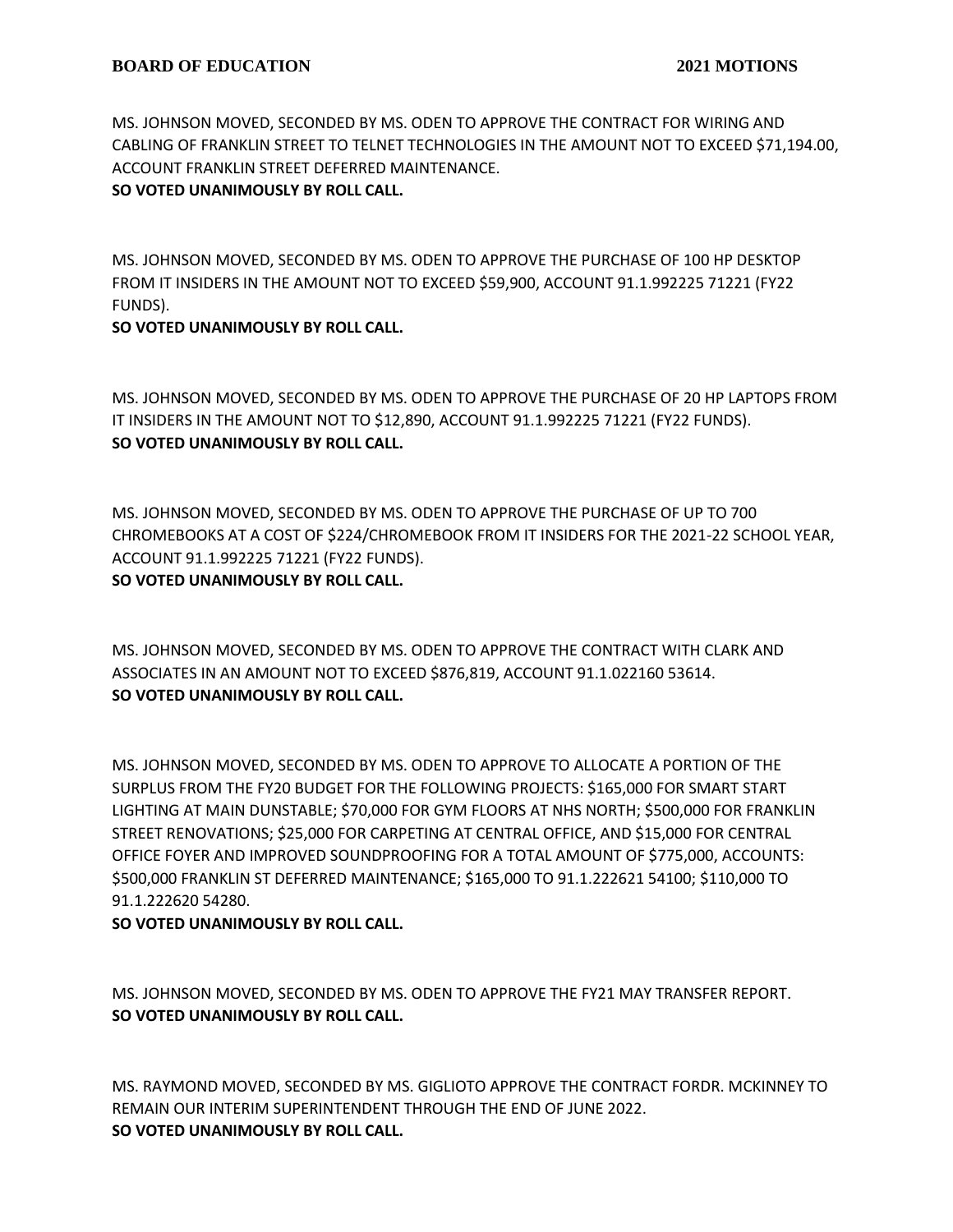MS. TIMMONS MOVED, SECONDED BY MS. ODEN TO APPROVE BRITTANY MAHANY, ASSISTANT PRINCIPAL, CHARLOTTE AVENUE ELEMENTARY SCHOOL, FOR THE 2021-22 SCHOOL YEAR AT AN ANNUAL SALARY OF \$74,750.

# **SO VOTED UNANIMOUSLY BY ROLL CALL.**

MS. TIMMONS MOVED, SECONDED BY MS. ODEN TO APPROVE AMY BLACKWELL, ASSISTANT PRINCIPAL, AMHERST STREET ELEMENTARY SCHOOL, FOR THE 2021-2022 SCHOOL YEAR AT AN ANNUAL SALARY OF \$74,750.

# **SO VOTED UNANIMOUSLY BY ROLL CALL.**

MS. ZIEHM MOVED, SECONDED BY MS. ODEN APPROVE THE PERSONNEL RECOMMENDATIONS DATED 6-23-21, AS PRESENTED.

**SO VOTED UNANIMOUSLY BY ROLL CALL.**

MS. JOHNSON MOVED, SECONDED BY MS. ODEN TO APPROVE THE AMENDED 2021-2022 NASHUA SCHOOL DISTRICT CALENDAR. **SO VOTED UNANIMOULSY BY ROLL CALL.**

MS. TIMMONS MOVED, SECONDED BY MR. GUARINO TO GRANT AUTHORIZATION TO THE SUPERINTENDENT OF SCHOOLS, OR DESIGNEE AS NOTED IN POLICY EBCF, TO RESPOND TO THE CHANGING PUBLIC HEALTH CIRCUMSTANCES, AND ISSUE GUIDANCE BASED ON THE RECOMMENDATIONS FROM STATE AND LOCAL PUBLIC HEALTH EXPERTS. **Motion Fails by roll call.** (2-7: Yes: Ms. Giglio, Mr. Guarino)

MS. BROWN MOVED, SECONDED BY MS. ZIEHM TO RESCIND THE NASHUA SCHOOL DISTRICT SPRING 2021 IN-PERSON AND REMOTE HANDBOOK, DATED APRIL 19, 2021. **SO VOTED UNANIMOUSLY BY ROLL CALL.**

MS. BROWN MOVED, SECONDED BY MS. ODEN TO RESCIND THE MASK MANDATE THROUGHOUT THE NASHUA PUBLIC SCHOOL DISTRICT PROPERTIES. **SO VOTED UNANIMOUSLY BY ROLL CALL.**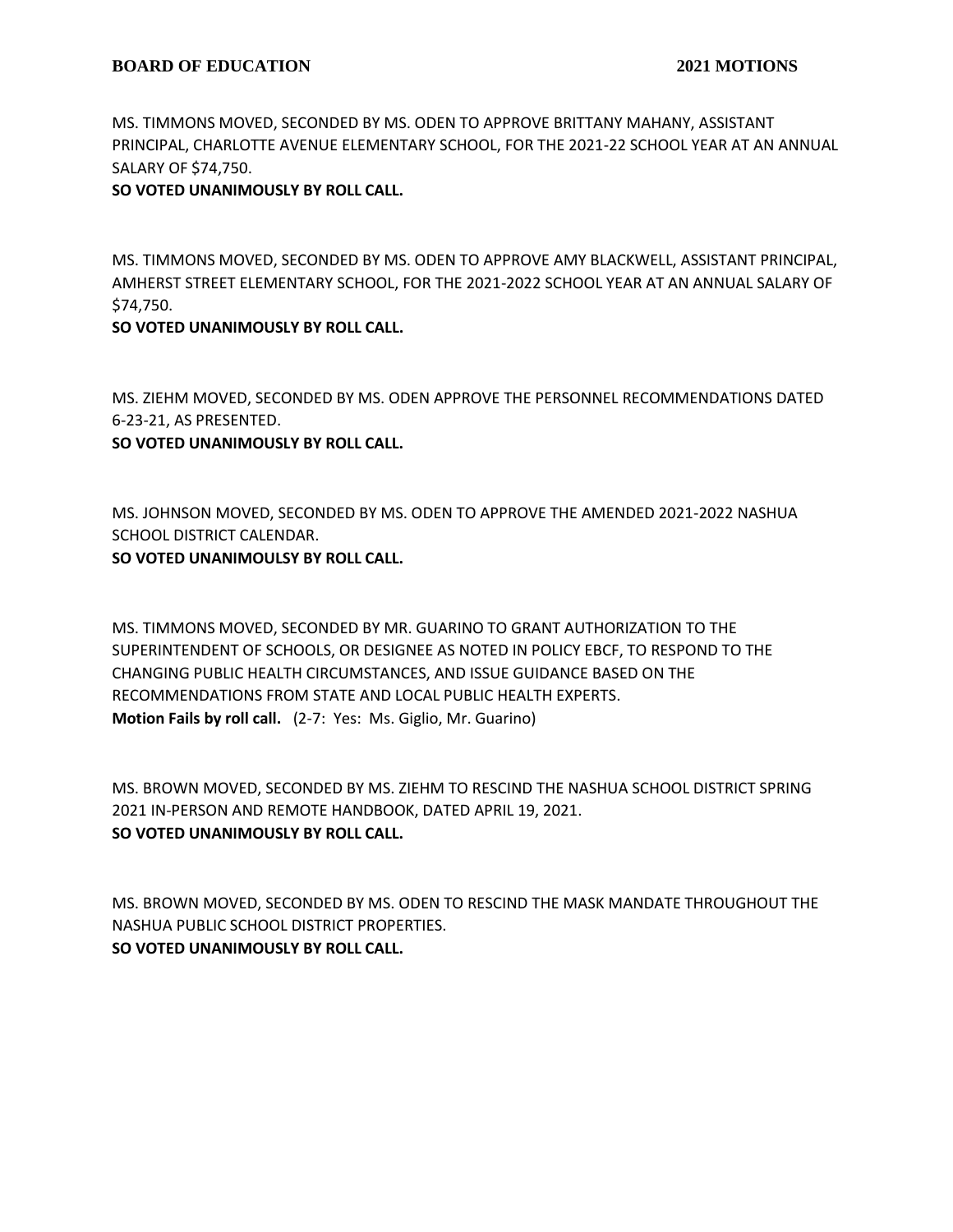### **JUNE 16, 2021**

MS. GIGLIO MOVED, SECONDED BY MS. TIMMONS TO APPROVE THE CONTRACT WITH CONTROL TECHNOLOGIES, FOR THE INSTALLATION OF HVAC CONTROLS AT THE FRANKLIN STREET SCHOOL, IN AN AMOUNT NOT TO EXCEED \$83,500, WITH FUNDING TO COME FROM THE FRANKLIN STREET SCHOOL DEFERRED MAINTENANCE ACCOUNT.

# **SO VOTED UNANIMOUSLY BY ROLL CALL.**

MS. ODEN MOVED, SECONDED BY MS. GIGLIO TO APPROVE THE CONTRACT WITH ALLIED UNIVERSAL, FOR THE INSTALLATION OF ACCESS CONTROL / SECURITY EQUIMENT AT THE FRANKLIN STREET SCHOOL, IN AN AMOUNT NOT TO EXCEED \$132,784.32, WITH FUNDING COMING FROM THE FRANKLIN STREET SCHOOL DEFERRED MAINTENANCE ACCOUNT.

## **SO VOTED UNANIMOUSLY BY ROLL CALL.**

MS. GIGLIO MOVED, SECONDED BY MS. BISHOP TO APPROVE THE CONTRACT WITH GATE CITY ELECTRIC, FOR THE INSTALLATION OF THE COMPLETE FIRE ALARM SYSTEM, INTERCOM AND PUBLIC ADDRESS SYSTEM, A MASTER CLOCK SYSTEM, AND ALL THE SECURITY WIRING AT THE FRANKLIN STREET SCHOOL, IN AN AMOUNT NOT TO EXCEED \$129,600 PLUS A CONTINGENCY NOT TO EXCEED \$20,000, WITH FUNDING COMING FROM THE FRANKLIN STREET SCHOOL DEFERRED MAINTENANCE ACCOUNT. **SO VOTED UNANIMOUSLY BY ROLL CALL.**

MS. BISHOP MOVED, SECONDED BY MS. GIGLIO TO APPROVE THE CONTRACT WITH AMERICAN SPORTS FLOORS, TO REPAIR, SAND AND REFINISH THE WOOD GYM FLOOR IN NHS SOUTH, IN AN AMOUNT NOT TO EXCEED \$36,388, PLUS A \$4,000 CONTINGENCY FOR BOARD REPLACEMENT, FOR A TOTAL OF \$40,388. FUNDING WILL COME FROM THE BUILDING & GROUNDS MAINTENANCE ACCOUNT. **SO VOTED UNANIMOUSLY BY ROLL CALL.**

MS. TIMMONS MOVED, SECONDED BY MS. ODEN TO APPROVE THE CONTRACT WITH NASHUA WALLPAPER, TO REPLACE THE NSH SOUTH GIRLS AND BOYS LOCKER ROOM FLOORS, IN AN AMOUNT NOT TO EXCEED \$56,000. FUNDING TO COME FROM THE DEFERRED MAINTENANCE ACCOUNT. **SO VOTED UNANIMOUSLY BY ROLL CALL.**

MS. ODEN MOVED, SECONDED MS. TIMMONS TO PURCHASE A COMPACTOR/DUMPSTER FOR NHS NORTH, FROM WASTEQUIP IN AN AMOUNT NOT TO EXCEED \$22,467.00. FUNDING WILL COME FROM THE BUILDING & GROUNDS MAINTENANCE ACCOUNT. **SO VOTED UNANIMOUSLY BY ROLL CALL.**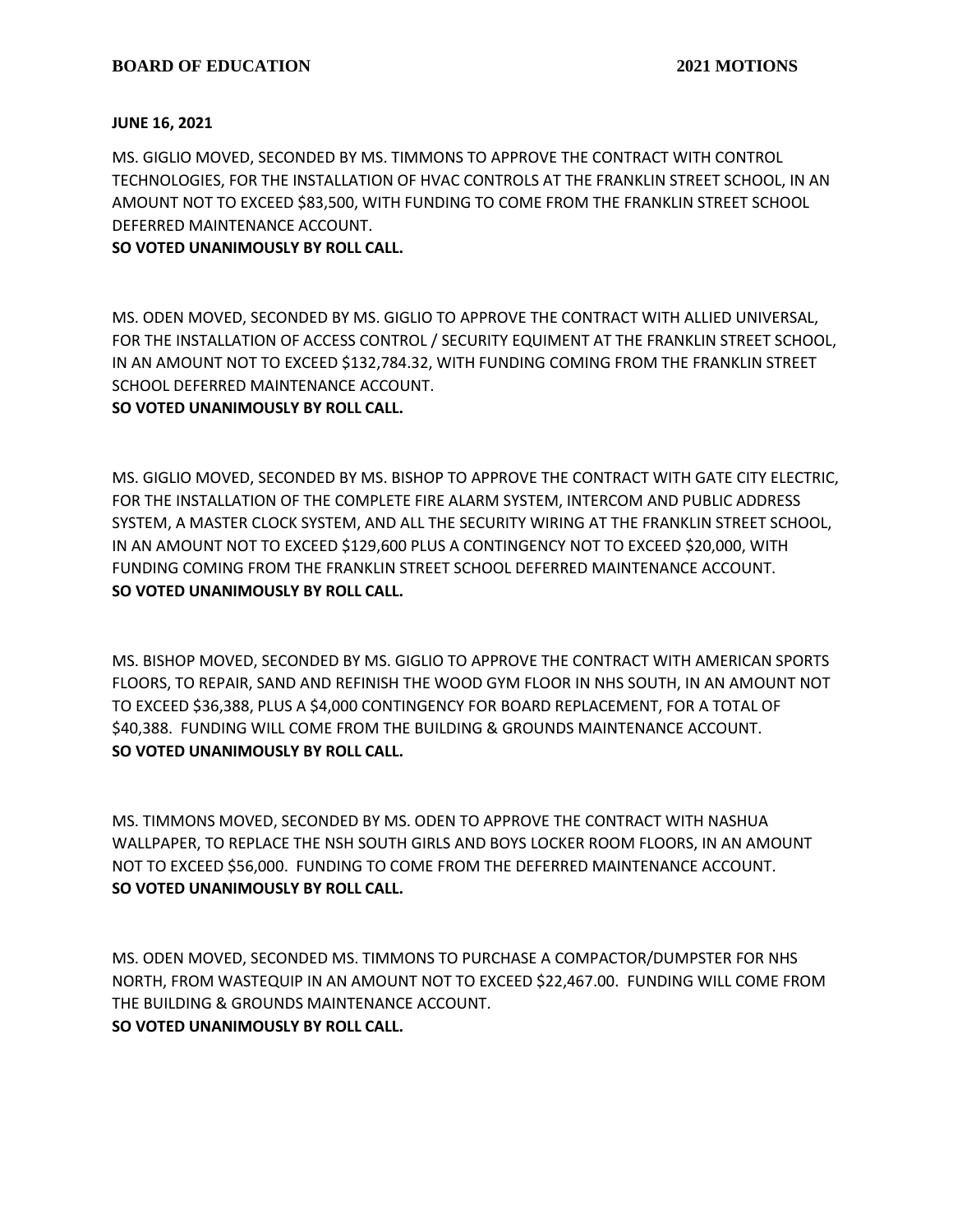MS. ODEN MOVED, SECONDED BY MS. TIMMONS TO APPROVE THE CONTRACT WITH NEW ENGLAND SPORTS FLOORS FOR THE INSTALLATION OF NEW FLOORING IN THE NHS NORTH FITNESS ROOM, IN AN AMOUNT NOT TO EXCEED \$17,613. FUNDING TO COME FROM THE BUILDING & GROUNDS MAINTENANCE ACCOUNT.

# **SO VOTED UNANIMOUSLY BY ROLL CALL.**

MS. BISHOP MOVED, SECONDED BY MS. ODEN TO AWARD WORK FOR REPAIRS TO THE CHILLER AT NHS NORTH, TO TRANE IN THE AMOUNT OF \$19,630. FUNDING TO COME FROM THE BUILDING & GROUNDS MAINTENANCE ACCOUNT.

# **SO VOTED UNANIMOUSLY BY ROLL CALL.**

MS. ODEN MOVED, SECONDED BY MS. GIGLIO TO LIFT THE RESTRICTION ON COMMUNITY USE OF SCHOOL FACILITIES, AND REVERT BACK TO NASHUA SCHOOL DISTRICT POLICY KF, COMMUNITY USE OF FACILITIES, BEGINNING JULY 1, 2021.

**SO VOTED UNANIMOUSLY BY ROLL CALL.**

## **MAY 26, 2021**

MR. GUARINO MOVED, SECONDED BY MS. BISHOP TO SPLIT THE MOTION IN TWO: ONE MOTION TO ALLOW ALL STUDENTS TO HAVE THE OPTION TO REMOVE THEIR MASKS INSIDE; AND THE OTHER MOTION TO ALLOW ALL STUDENTS THE OPTION TO REMOVE THEIR MASKS OUTSIDE. **SO VOTED UNANIMOUSLY BY ROLL CALL.**

MS. JOHNSON MOVED, SECONDED BY MS. BROWN TO ALLOW ALL STUDENTS TO HAVE THE OPTION TO REMOVE THEIR MASKS OUTSIDE THE BUILDING DURING SCHOOL HOURS. **SO VOTED BY ROLL CALL.** (8-1; Nay: Ms. Giglio)

MR. GUARINO MOVED, SECONDED BY MS. TIMMONS TO INDEFINITELY POSTPONE THE CURRENT MOTION, GIVING THE OPTION TO REMOVE MASKS IN THE CLASSROOM. **SO VOTED BY ROLL CALL.** (7-2; Nay: Ms. Johnson, Ms. Brown)

MS. RAYMOND MOVED, SECONDED BY MS. JOHNSON TO PURCHASE THE 2021 FORD ESCAPE FROM GRAPPONE FORD, IN THE AMOUNT OF \$23,891, WITH FUNDS COMING FROM THE CITY CAPITAL EQUIPMENT RESERVE FUND.

**SO VOTED UNANIMOUSLY BY ROLL CALL.**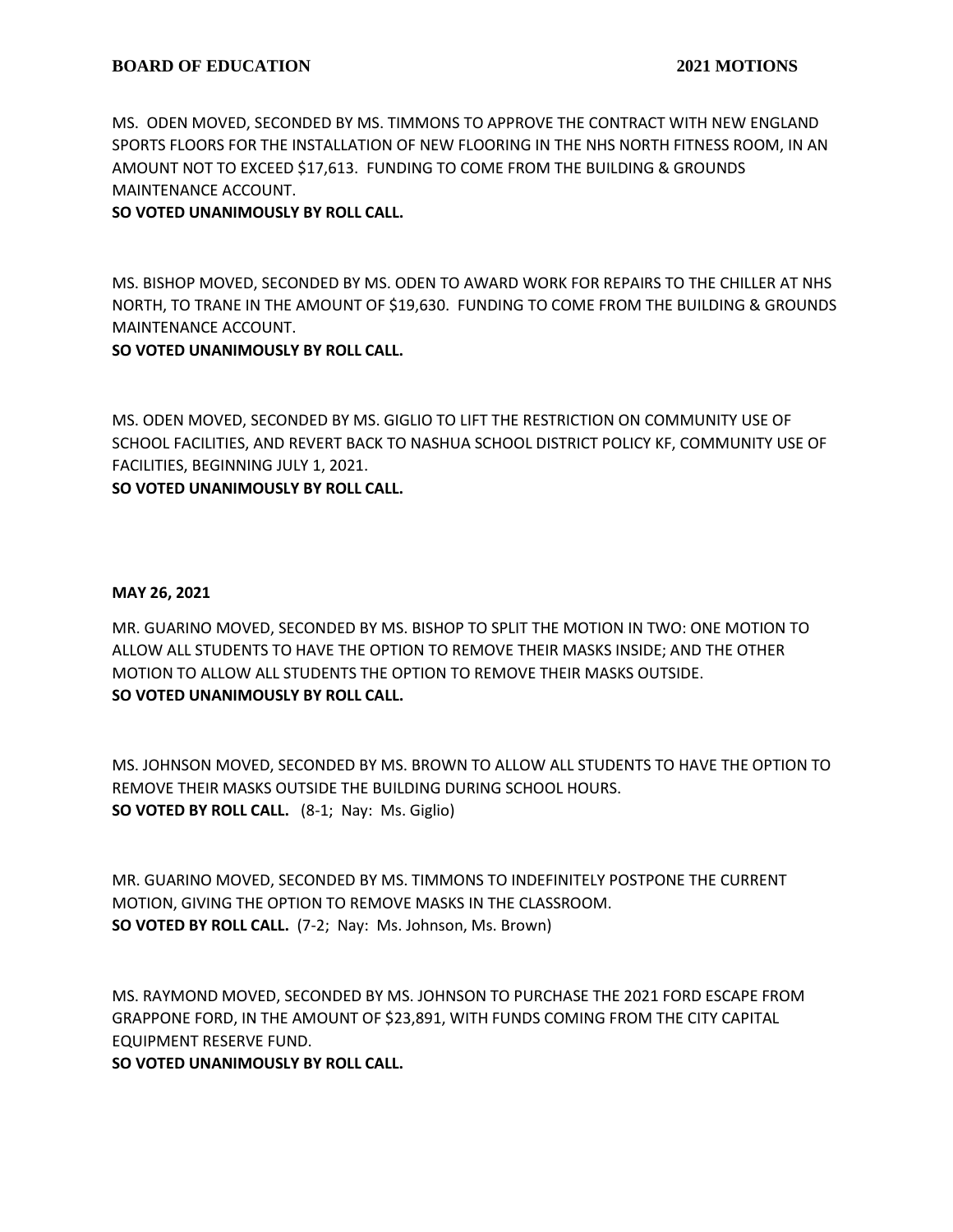MS. JOHNSON MOVED TO APPROVE THE PURCHASE OF THE 2021 FORD 350 TRANSIT (\$36,655) AND THE FORD E250 BOX TRUCK (\$46,424) FROM GRAPPONE FORD, ACCOUNT CAPITAL EQUIPMENT RESERVE FUND (CERF), ACCOUNT TF18.7026 81500.

**SO VOTED UNANIMOUSLY BY ROLL CALL.**

MS. JOHNSON MOVED, SECONDED BY MS. RAYMOND. TO HAVE THE JSSBC COMMITTEE TAKE ON THE FRANKLIN STREET RENOVATION TO INCLUDE THE CONSTRUCTION OF THE EMERGENCY EGRESS STAIRWELLS AND ALL PHASE TWO RENOVATION WORK. **SO VOTED UNANIMOUSLY BY ROLL CALL.**

MS. JOHNSON MOVED, SECONDED BY MS. ODEN. TO PURCHASE THE EPSON F2100 DIRECT GARMENT PRINTER FROM GRIMCO FOR \$14,495.00 FOR THE CTE PROGRAM, PERKINS GRANT. **SO VOTED UNANIMOUSLY BY ROLL CALL.**

MS. JOHNSON MOVED, SECONDED BY MS. ODEN TO ACCEPT AND APPROPRIATE \$35,000 INTO A GRANT ACTIVITY WITH THE FUNDING SOURCE BEING THE CONTRIBUTION TO CONTINUE THE PARTNERSHIP WITH THE NASHUA EDUCATION FOUNDATION ON THE SCIENCE RESOURCE CENTER INITIATIVE. **SO VOTED UNANIMOUSLY BY ROLL CALL.**

MS. JOHNSON MOVED, SECONDED BY MS. ODEN, TO APPROVE THE FY21 APRIL TRANSFER REPORT. **SO VOTED UNANIMOUSLY BY ROLL CALL.**

MS. ZIEHM MOVED, SECONDED BY MS. ODEN. TO APPROVE MS. DIANE CAREY AS DIRECTOR OF THE HR COMMITTEE FOR THE 2021-2022 SCHOOL YEAR, AT AN ANNUAL SALARY OF \$115,000. **SO VOTED UNANIMOUSLY BY ROLL CALL.**

MS. ZIEHM MOVED, SECONDED BY MS. ODEN. TO WAIVE BOARD POLICY GCGD, IN ORDER TO HIRE 2 RETIREES FOR CRITICAL PART-TIME POSITIONS FOR THE 2021-2022 SCHOOL YEAR, NOT TO EXCEED 1,352 HOURS IN A CALENDAR YEAR. **SO VOTED UNANIMOUSLY BY ROLL CALL.**

MS. ZIEHM MOVED, SECONDED BY MS. ODEN MOVED TO ALLOW THE SPED DEPARTMENT TO HIRE TWO PART-TIME SCHOOL PSYCHOLOGISTS TO JOB SHARE A FULL TIME POSITION. **SO VOTED UNANIMOUSLY BY ROLL CALL.**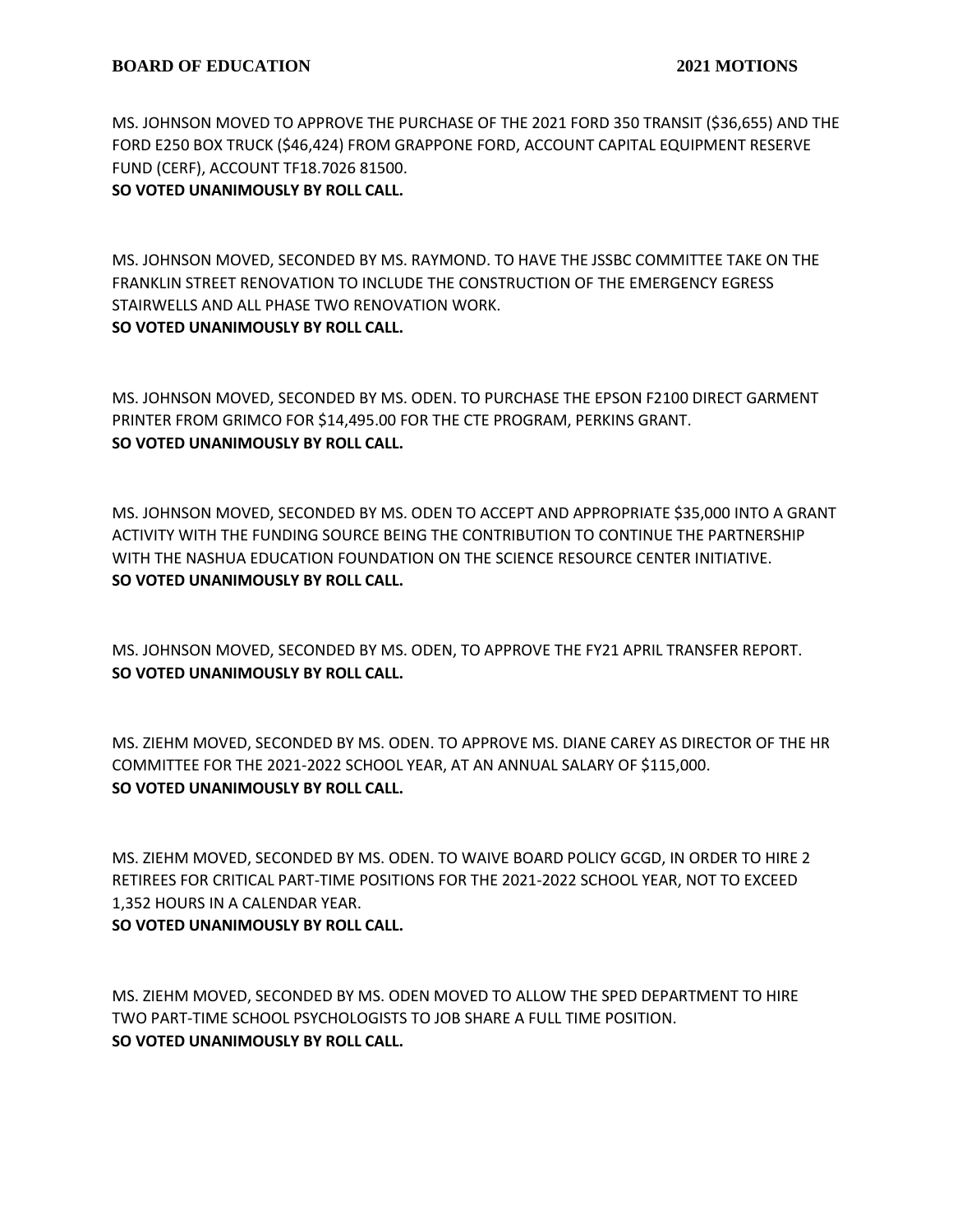MS. ODEN MOVED, SECONDED BY MS. ODEN TO APPROVE THE 4 JOB DESCRIPTIONS PRESENTED BY MR. RODRIGUEZ, FOR POSITIONS TO BE FUNDED THROUGH ESSER II GRANT FUNDS, PENDING APPROVAL OF THE NH DOE.

**SO VOTED UNANIMOUSLY BY ROLL CALL.**

MS. ZIEHM MOVED, SECONDED BY MS. ODEN APPROVE THE REVISED PERSONNEL RECOMMENDATIONS DATED 5-26-21, AS PRESENTED.

**SO VOTED UNANIMOUSLY BY ROLL CALL.**

MS. GIGLIO MOVED, SECONDED BY MS. JOHNSON TO RESCIND THE RE-OPENING PLAN DATED AUGUST 22, 2020.

**SO VOTED UNANIMOUSLY BY ROLL CALL.**

MS. RAYMOND MOVED, SECONDED BY MR. GUARINO TO ACKNOWLEDGE THAT WE HAVE BEEN INFORMED OF THE GENERAL ASSURANCES DOCUMENT, AND WE WILL COMPLY WITH THE GENERAL ASSURANCES DOCUMENT FOR FY22.

**SO VOTED UNANIMOUSLY BY ROLL CALL**

### **MAY 17, 2021**

MR. GUARINO MOVED, SECONDED BY MS. TIMMONS TO UPDATE GUIDANCE TO REMOVE THE REQUIREMENT TO WEAR MASKS DURING COMPETITION. **SO VOTED UNANIMOUSLY BY ROLL CALL.**

### **MAY 6, 2021**

MS. BROWN MOVED, SECONDED BY MS. ODEN TO APPROVE THE SLATE OF CANDIDATES PRESETNED BY BWP, AS AGREED UPON ON MAY 6, 2021. **SO VOTED UNANIMOUSLY BY ROLL CALL.**

### **APRIL 19, 2021**

MS. ZIEHM MOVED, SECONDED BY MS. BROWN TO ACCEPT THE GUIDELINES FROM THE MEMO FROM MS. GINGRAS DATED APRIL 9, 2021 AS WRITTEN AND PRESENTED. **Motion Fails by roll call.** (4-3; Nay: Ms. Bishop, Ms. Giglio, Ms. Raymond, Mr. Guarino)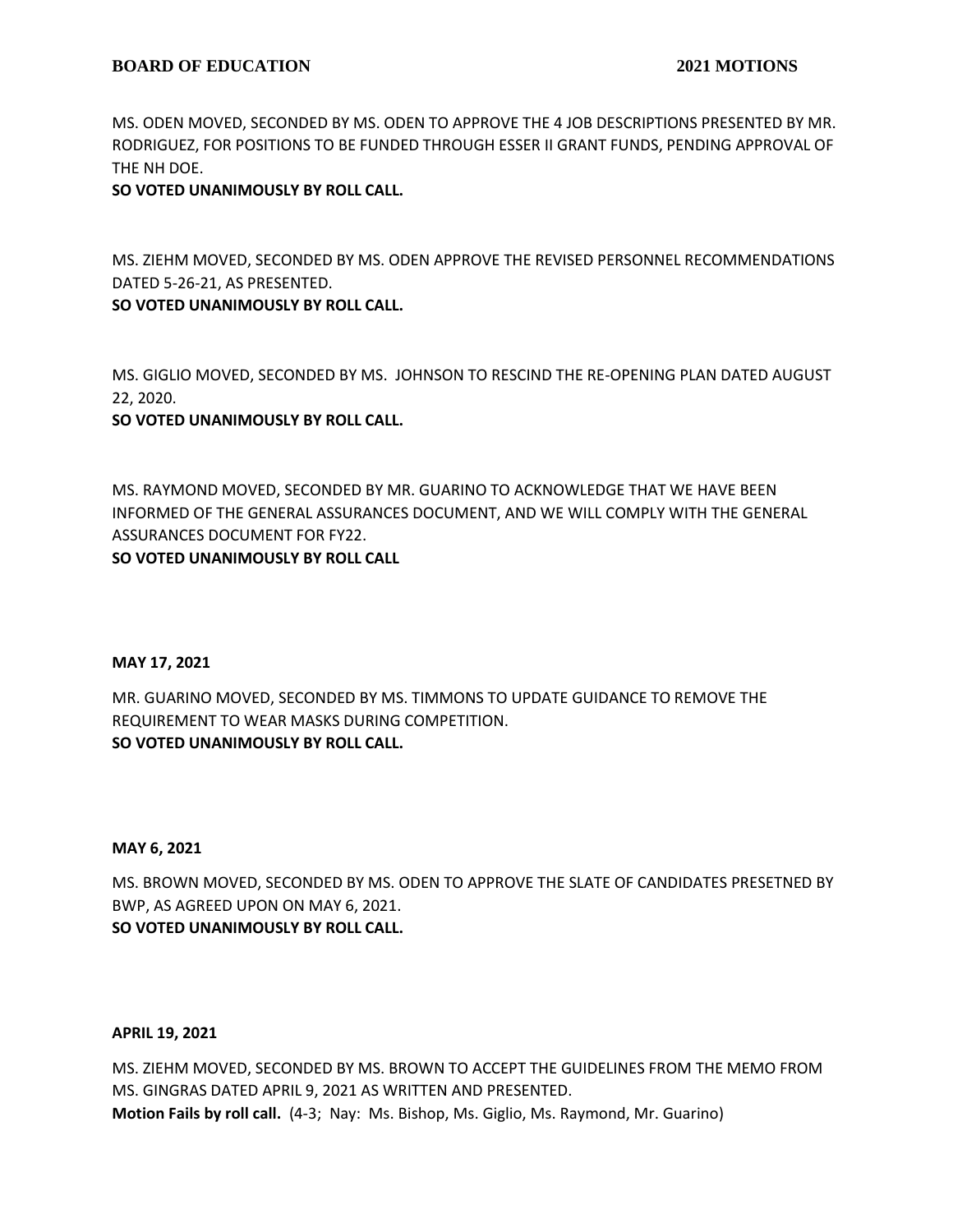MS. RAYMOND MOVED, SECONDED BY MR. GUARINO TO ACCEPT THE MEMO FROM MS. GINGRAS DATED APRIL 8, 2021, WITH THE EXCEPTION OF THE CONTINUATION OF REQUIRING WEARING MASKS DURING PLAY.

**SO VOTED BY ROLL CALL.** (5-3; Nay: Ms. Oden, Ms. Brown, Ms. Ziehm)

MS. ODEN MOVED, SECONDED BY MS. BROWN TO AWARD THE 5-YEAR CONTRACT FOR NASHUA SCHOOL DISTRICT ATHLETIC UNIFORMS TO STADIUM SYSTEMS. **SO VOTED UNANIMOUSLY BY ROLL CALL.**

MS. ODEN MOVED, SECONDED BY MS. BROWN TO ACCEPT THE 10-YEAR AGREEMENT BETWEEN BISHOP GUERTIN HIGH SCHOOL AND THE NASHUA SCHOOL DISTRICT FOR THE USE OF STELLO STADIUM IN THE AMOUNT OF \$135,000.

**SO VOTED UNANIMOUSLY BY ROLL CALL.**

MS. ODEN MOVED, SECONDED BY MS. RAYMOND TO AWARD THE CONTRACT FOR ELEMENTARY FIBER CABLE UPGRADE TO TELENET TECHNOLOGIES IN THE AMOUNT OF \$51,234, ACCOUNT 91.1.992225 53628.

**SO VOTED UNANIMOUSLY BY ROLL CALL.**

MS. ODEN MOVED, SECONDED BY MS. BROWN TO AWARD THE CONTRACT FOR ELEMENTARY SCHOOL NETWORK UPGRADE – PHASE II TO RTM IN THE AMOUNT OF \$197,917, ACCOUNT 91.1.99225 53628. **SO VOTED UNANIMOUSLY BY ROLL CALL.**

MS. ODEN MOVED, SECONDED BY MS. BROWN TO AWARD THE CONTRACT AS OUR INTERNET SERVICE PROVIDER TO COMCAST FOR \$3,315 PER MONTH, ACCOUNT 91.1.992225 55109. **SO VOTED UNANIMOUSLY BY ROLL CALL.**

MS. ODEN MOVED, SECONDED BY MS. RAYMOND TO APPROVE A CONTRACT WITH ENVIROVANTAGE, INC., FOR THE ABATEMENT OF ASBESTOS CONTAINING MATERIALS FROM FRANKLIN STREET SCHOOL AS FOLLOWS: \$59,500 FOR THE LUMP SUM BASE BID, AND A NOT-TO-EXCEED AMOUNT OF \$12,100 FOR ADDITIONAL REMEDIATION WORK AS DIRECTED BY PLANT OPERATIONS, FOR A TOTAL NOT TO EXCEED \$71,600, FUNDING FROM THE ONE-TIME FUNDS BEING TRANSFERRED TO OUR DEFERRED MAINTENANCE ACCOUNT, ACCOUNT 91.1075.91.21.30.

**SO VOTED UNANIMOUSLY BY ROLL CALL.**

MS. ODEN MOVED, SECONDED BY MS. BROWN TO ACCEPT AND PLACE ON FILE THE MARCH TRANSFER REPORT.

**SO VOTED UNANIMOUSLY BY ROLL CALL.**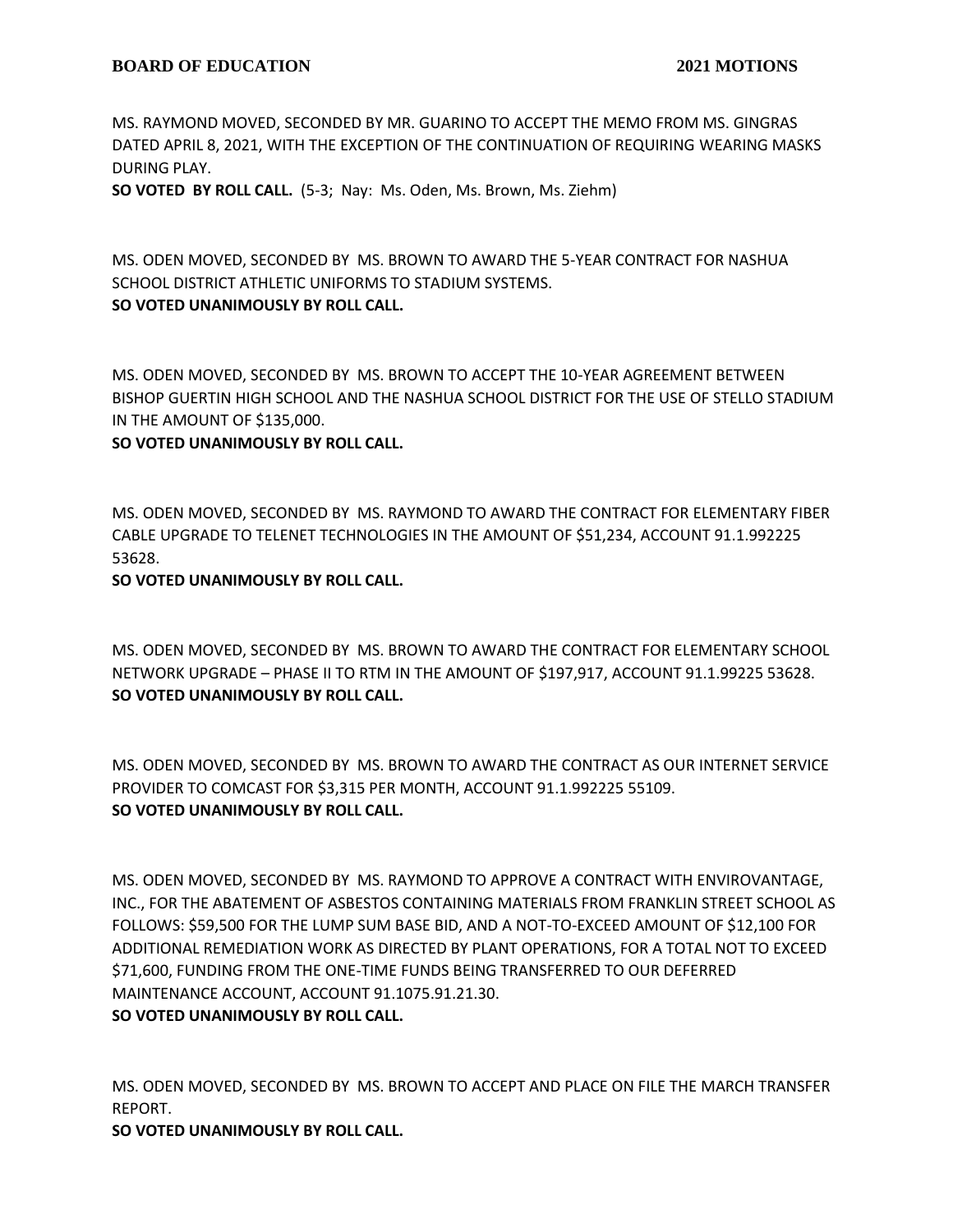MS. ZIEHM MOVED, SECONDED BY MS. ODEN TO RECOMMEND BOARD APPROVAL OF THE PERSONNEL RECOMMENDATIONS DATED APRIL 19, 2021, AS AMENDED. **SO VOTED UNANIMOUSLY BY ROLL CALL.**

MS. ZIEHM MOVED, SECONDED BY MS. RAYMOND TO APPROVE THE INSTRUCTIONAL LEADER – MULTI-TIERED SYSTEM OF SUPPORT COACH (MTSS) JOB DESCRIPTION. **SO VOTED UNANIMOUSLY BY ROLL CALL.**

MS. ZIEHM MOVED, SECONDED BY MS. RAYMOND TO APPROVE THE 2021-2022 TEACHER/PRINCIPAL RE-NOMINATION LIST DATED APRIL 19, 2021. **SO VOTED BY ROLL CALL.** (7-0-1; Abstained, Ms. Oden)

MS. ZIEHM MOVED, SECONDED BY MS. BROWN TO APPROVE THE NSD SPRING 2021 IN PERSON AND REMOTE HANDBOOK, AS AMENDED TONIGHT. **SO VOTED UNANIMOUSLY BY ROLL CALL**

### **APRIL 12, 2021**

MS. BROWN MOVED, SECONDED BY MS. ZIEHM TO APPROVE THE RECOMMENDATIONS FROM THE DISTRICT LEADERSHIP TEAM, TO COMPLY WITH EMERGENCY ORDER #89. **SO VOTED BY ROLL CALL.** (7-0-2; Abstained: Mr. Guarino, Ms. Timmons)

### **APRIL 8, 2021**

MS. BROWN MOVED, SECONDED BY MS. TIMMONS TO ACCEPT THE COMMUNITY AUDIT AND LEADERSHIP PROFILE REPORT PRESENTED BY BWP & ASSOCIATES, WHICH WILL HELP FRAME SUBSEQUENT RECRUITMENT AND INTERVIEW PROCESSES IN SELECTING THE INCOMING SUPERINTENDENT OF SCHOOLS FOR THE NASHUA SCHOOL DISTRICT. **SO VOTED UNANIMOUSLY BY ROLL CALL.**

#### **APRIL 7, 2021**

MR. GUARINO MOVED, SECONDED BY MS. BISHOP TO APPROVE THE FY22 BUDGET, IN THE AMOUNT OF \$116,561,806 AS PROPOSED BY ADMINISTRATION, AND SEND IT TO THE MAYOR FOR APPROVAL. **SO VOTED BY ROLL CALL.** (8-1; Nay: Ms. Johnson)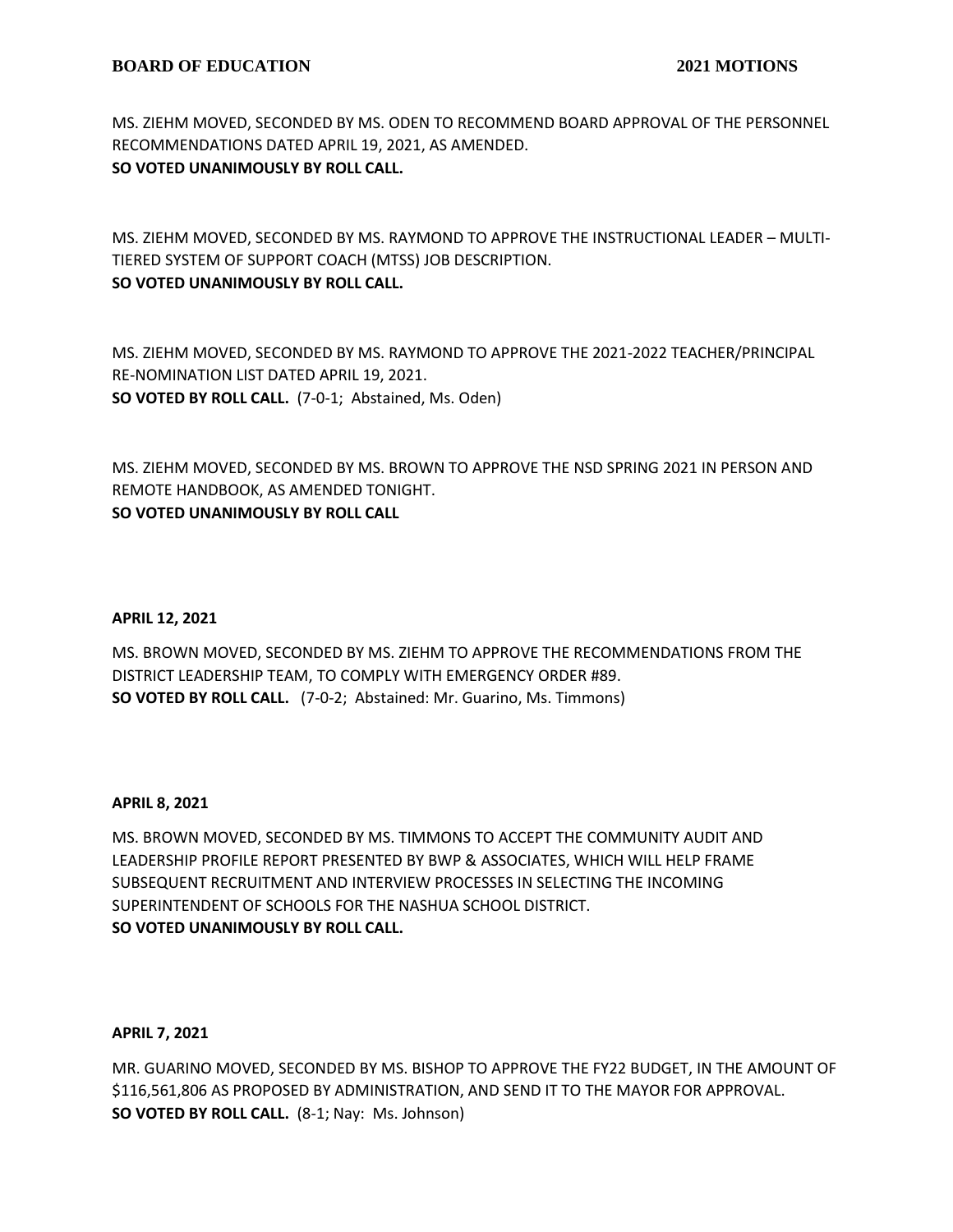## **MARCH 29, 2021**

MS. JOHNSON MOVED, SECONDED BY MS. ODEN TO APPROVE THE EAGLE SCOUT SERVICE PROJECT AT BROAD STREET SCHOOL.

# **SO VOTED UNANIMOUSLY BY ROLL CALL.**

MS. JOHNSON MOVED, SECONDED BY MS. ODEN TO APPROVE THE NASHUA HS NORTH TITAN GARDEN UPGRADES PER THE PLAN PRESENTED ON MARCH 9, 2021. **SO VOTED UNANIMOUSLY BY ROLL CALL.**

MS. JOHNSON MOVED, SECONDED BY MS. ODEN TO APPROVE THE PARKS AND RECREATIONS DEPARTMENT TO USE NSD FACILITIES FOR SUMMER CAMPS DURING THE SUMMER OF 2021. **SO VOTED UNANIMOUSLY BY ROLL CALL.**

MS. JOHNSON MOVED, SECONDED BY MS. ODEN TO AWARD THE CONTRACT TO TURNER BUILDING SCIENCE & DESIGN, LLC, IN AN AMOUNT NOT TO EXCEED \$61,800, TO PROVIDE DESIGN SERVICES FOR THE INSTALLATION OF IMPROVED VENTILATION AND COOLING SYSTEMS AT FAIRGROUNDS, CHARLOTTE AVENUE AND LEDGE ST. ELEMENTARY SCHOOLS, FUNDING TO BE PROVIDED BY THE CARES ACT. **SO VOTED BY ROLL CALL**. (6-2; NAY: MS. JOHNSON, MS. ZIEHM)

MS. JOHNSON MOVED, SECONDED BY MS. ODEN TO ACCEPT AND PLACE ON FILE THE FY21 FEBRUARY 2021 TRANSFER REPORT.

**SO VOTED UNANIMOUSLY BY ROLL CALL.**

MS. ODEN MOVED, SECONDED BY MR. GUARINO TO AMEND THE MOTION BY CHANGING, "THE PRINCIPAL AND/OR SCHOOL NURSE…" TO "THE DISTRICT AND/OR SCHOOL NURSE…". **SO VOTED UNANIMOUSLY BY ROLL CALL.**

MS. RAYMOND MOVED, SECONDED BY MR. GUARINO TO AMEND PARGRAPH 8 TO READ AS FOLLOWS: "IN THE EVENT THAT ANYONE WITHIN THE SCHOOL DISTRICT IS DISCOVERED OR SUSPECTED TO HAVE A COMMUNICABLE DISEASE THAT LOCAL HEALTH OFFICIALS HAVE DEEMED TO REQUIRE EXTRAORDINARY MEASURES, THAT PERSON SHALL BE IMMEDIATELY ISOLATED AND LOCAL AND STATE OFFICIALS SHALL BE NOTIFIED IMMEDIATELY." **SO VOTED BY ROLL CALL.** (7-1; NAY: MS. JOHNSON)

MS. RAYMOND MOVED, SECONDED BY MR. GUARINO TO APPROVE PROPOSED POLICY EBCF – PANDEMIC/EPIDEMIC EMERGENCIES, AS AMENDED TONIGHT. **SO VOTED BY ROLL CALL.** (6-2; NAY: MS. BROWN, MS. JOHNSON)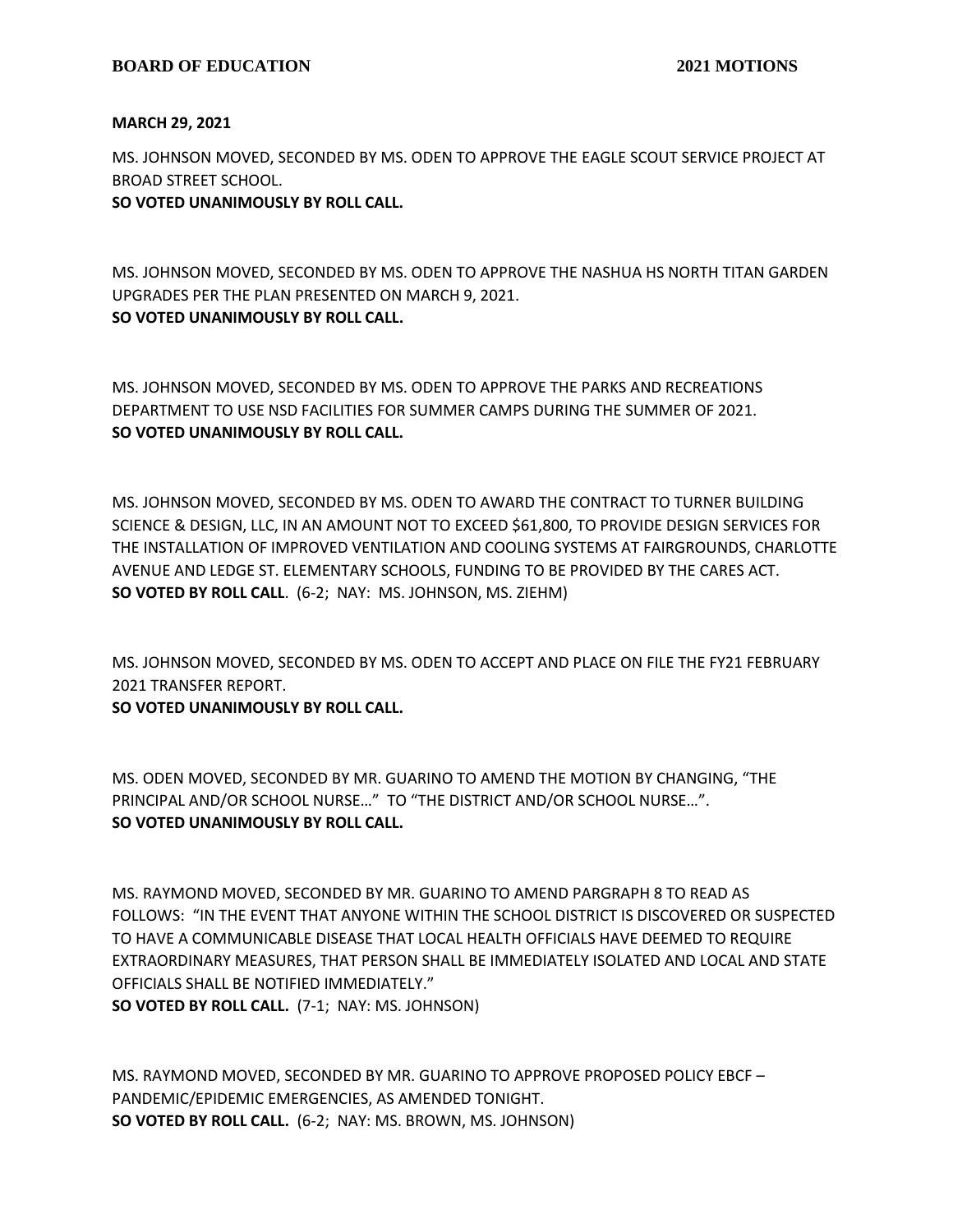MS. RAYMOND MOVED, SECONDED BY MS. TIMMONS TO APPROVE POLICY BEA – SCHOOL BOARD MEETINGS, AS PRESENTED.

# **SO VOTED UNANIMOUSLY BY ROLL CALL.**

MR. GUARINO MOVED, SECONDED BY MS. JOHNSON TO AMEND THE MOTION, BY CHANGING "…CAN BE REFERRED…" TO "SHALL BE REFERRED…" IN PARAGRAPH 6. **SO VOTED BY ROLL CALL.** (7-1; NAY: MS. BROWN)

MS. RAYMOND MOVED, SECONDED BY MS. ODEN TO APPROVE POLICY BEDB – AGENDA PREPARATION AND DISSEMINATION, AS AMENDED.

**SO VOTED UNANIMOUSLY BY ROLL CALL.**

MS. BROWN MOVED, SECONDED BY MS. RAYMOND TO APPROVE THE 21ST CENTURY RESEARCH PROJECT WITH MATHEMATICA, INCURRING NO ADDITIONAL COSTS TO THE DISTRICT. **SO VOTED ROLL CALL.** (7-1; NAY: MS. JOHNSON)

MS. ZIEHM MOVED, SECONDED BY MS. ODEN TO RECOMMEND BOARD APPROVAL OF THE PERSONNEL RECOMMENDATIONS DATED MARCH 29, 2021, AS PRESENTED. **SO VOTED UNANIMOUSLY BY ROLL CALL.**

MR. GUARINO MOVED, SECONDED BY MS. ZIEHM TO AMEND THE MOTION, TO BEGIN IN PERSON MEEINGS ON MAY 10TH, 2021, RATHER THAN APRIL. **SO VOTED BY ROLL CALL.** (5-3; NAY: MS. ODEN, MS. BROWN, MS. JOHNSON)

MS. JOHNSON MOVED, SECONDED BY MS. ODEN THAT FULL BOARD MEETINGS AND STANDING COMMITTEE MEETINGS WILL RESUME IN PERSON AT THE NHS NORTH BOARD ROOM, BEGINNING ON MAY 10, 2021.

**SO VOTED BY ROLL CALL.** (6-2; NAY: MS. ODEN, MS. JOHNSON)

### **MARCH 8, 2021**

MS. ZIEHM MOVED, SECONDED BY MS. TIMMONS TO ACCEPT THE DAIRY ON THE GO GRANT IN THE AMOUNT OF \$5,156.

**SO VOTED UNANIMOUSLY BY ROLL CALL.**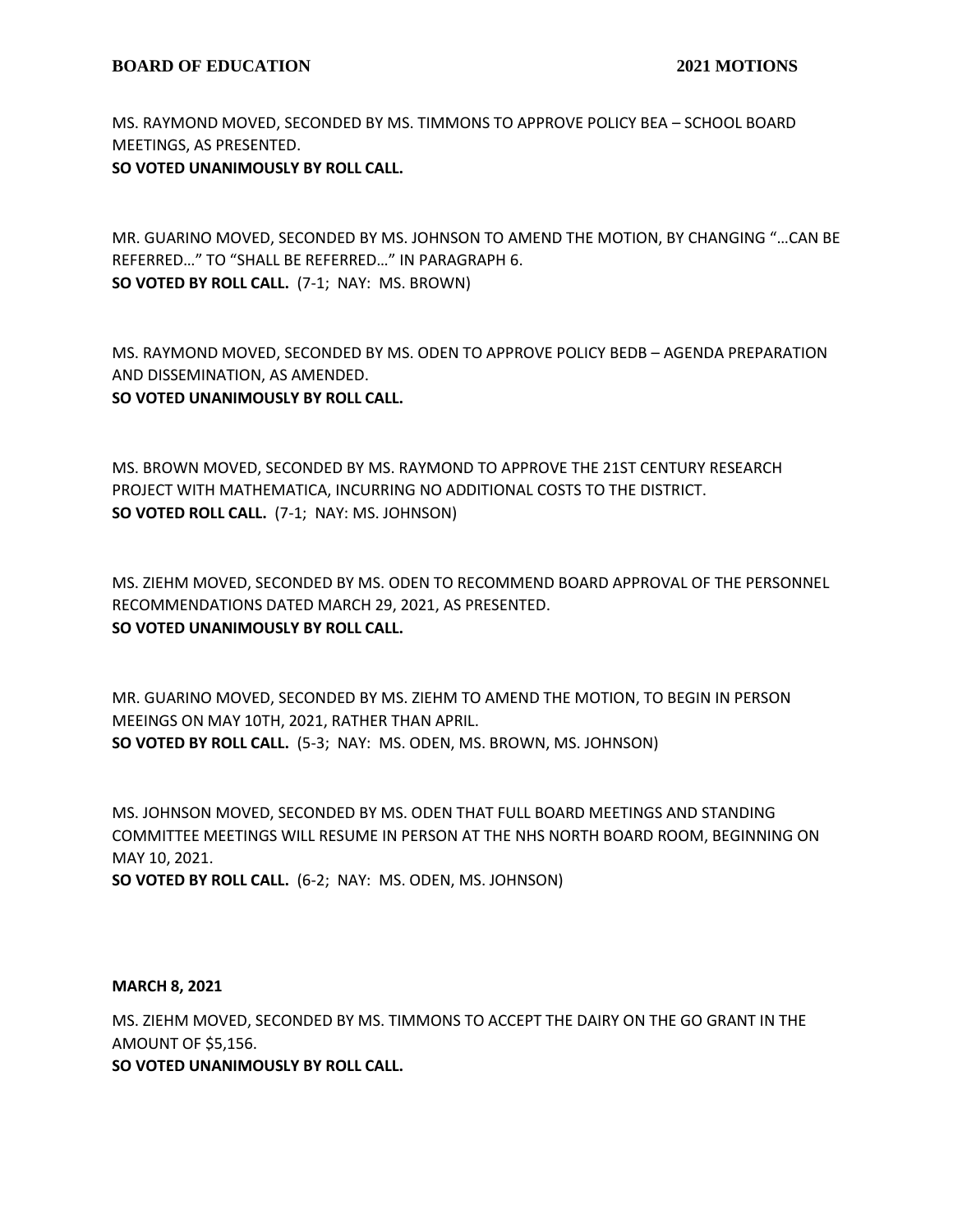MS. TIMMONS MOVED, SECONDED BY MR. GUARINO TO APPROVE THE NASHUA MIDDLE AND HIGH SCHOOL'S PARTICIPATION IN SPRING INTERSCHOLASTIC ATHLETICS, FOLLOWING ALL SAFETY PROTOCOLS AND INCORPORATING THE CHANGES DESCRIBED IN THE MS. GINGRAS' PRESENTATION TONIGHT.

# **SO VOTED UNANIMOUSLY BY ROLL CALL.**

MS. JOHNSON MOVED, SECONDED BY MS. ODEN TO ACCEPT THE ATHLETIC TRAINING COVERAGE CONTRACT AT BOTH NASHUA HIGH SCHOOLS FROM AUGUST 2021 TO JUNE 2024, ACCOUNT 91.1.03/041408 53628.

# **SO VOTED UNANIMOUSLY BY ROLL CALL.**

MS. JOHNSON MOVED, SECONDED BY MS. ODEN TO AWARD THE FLOORING CONTRACTS TO: NASHUA WALLPAPER FOR NHSS MEDIA CENTER, \$37,460; CARDOZA FLOORING FOR NHSN AUDITORIUM, \$18,058.80; AND CARDOZA FLOORING FOR AMHERST STREET MEDIA CENTER, \$12,364.95; NOT TO EXCEED ANY OF THESE AMOUNTS, FUNDING FROM THE DEFERRED MAINTENANCE ACCOUNT. **SO VOTED BY ROLL CALL**. (7-2; Nay: Ms. Johnson, Ms. Ziehm)

MS. JOHNSON MOVED, SECONDED BY MS. ODEN TO APPROVE THE CONTRACT WITH ALLIED UNIVERSAL FOR A 3-YEAR SERVICE AGREEMENT FOR ALL SECURITY EQUIPMENT, AT \$100,374.96 PER YEAR, ACCOUNT 91.1.222620 53628. **SO VOTED BY ROLL CALL**. (8-1; Nay: Ms. Johnson)

MS. JOHNSON MOVED, SECONDED BY MS. ODEN TO ACCEPT AND PLACE ON FILE THE FY21 JANUARY 2021 TRANSFER REPORT. **SO VOTED UNANIMOUSLY BY ROLL CALL.**

MS. BROWN MOVED, SECONDED BY MS. JOHNSON TO AMEND #16 OF THE POLICY TO SAY: "NO BOARD MEMBER OF THE NSD SHALL ACCEPT ANY GRATUITY, GIFT, FAVOR OR CAMPAIGN CONTRIBUTION THAT MIGHT IMPAIR OR APPEAR TO INFLUENCE PROFESIONAL DECISIONS OR ACTIONS." **Motion Fails by roll call vote.** (2-1-6; Yes: Ms. Brown, Ms. Johnson; Abstained: Ms. Giglio)

MS. BISHOP MOVED, SECONDED BY MS. TIMMONS TO APPROVE POLICY BCA – SCHOOL BOARD MEMBER ETHICS, AS AMENDED. **SO VOTED BY ROLL CALL.** (8-1; Nay: Ms. Johnson)

MS. BISHOP MOVED, SECONDED BY MS. TIMMONS TO APPROVE POLICY BCA-R – SCHOOL BOARD MEMBER ETHICS (APPENDIX), AS AMENDED. **SO VOTED BY ROLL CALL.** (8-1; Nay: Ms. Johnson)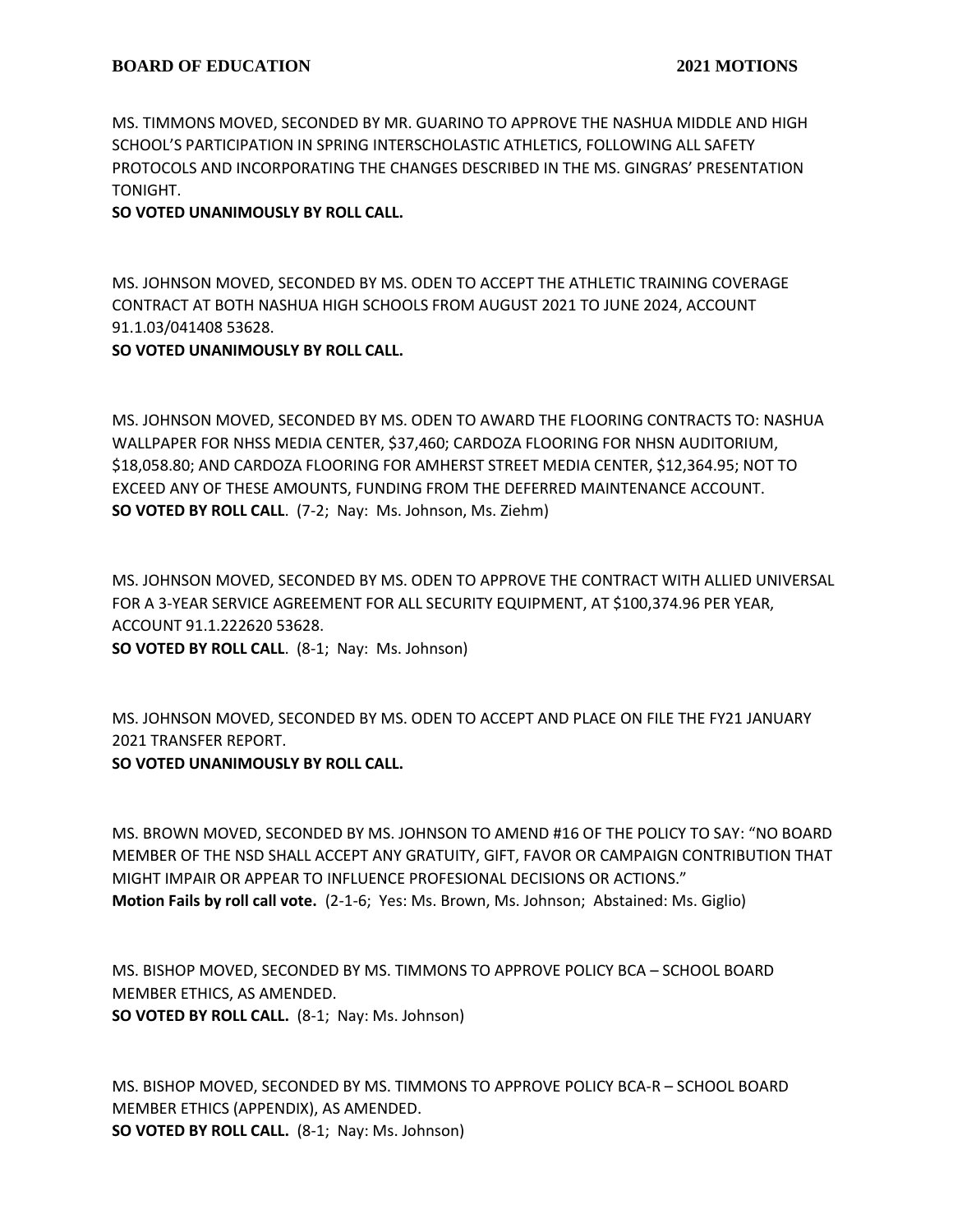MS BROWN MOVED, SECONDED BY MS. ODEN TO APPROVE THE PROPOSED RAMAPO CONTRACT FOR SERVICES WITH LEDGE STREET ELEMNTARY SCHOOL, IN THE AMOUNT OF \$35,000 FUNDED BY THE CSI GRANT.

**SO VOTED UNANIMOUSLY BY ROLL CALL.**

MS. ZIEHM MOVED, SECONDED BY MS. TIMMONS TO APROVE THE PERSONNEL RECOMMENDATIONS DATED MARCH 8, 2021, AS PRESENTED. **SO VOTED UNANIMOUSLY BY ROLL CALL.**

### **MARCH 1, 2021**

MS. JOHNSON MOVED, SECONDED BY MS. GIGLIO TO ALLOW 2 IMMEDIATE FAMILY MEMBERS PER ROSTERED PLAYER FROM EACH TEAM, TO ATTEND WINTER SPORTS PLAYOFFS. **SO VOTED UNANIMOUSLY BY ROLL CALL.**

MS. BROWN MOVED, SECONDED BY MS. TIMMONS TO APPROVE THE CONTRACT WITH BWP & ASSOCIATES, AS AMENDED ON 3-1-21. **SO VOTED BY ROLL CALL.** (5-4; Nay: Ms. Giglio, Ms. Johnson, Ms. Oden, Ms. Ziehm)

### **FEBRUARY 17, 2021**

MS. BROWN MOVED, SECONDED BY MS. TIMMONS TO HIRE BWP CONSULTING FIRM, TO ASSIST US WITH OUR SUPERINTENDENT SEARCH IN AN AMOUNT NOT TO EXCEED \$24,600. **SO VOTED BY ROLL CALL.** (5-4; Nay: Ms. Giglio, Ms. Oden, Ms. Johnson, Ms. Ziehm)

### **FEBRUARY 8, 2021**

MS. BROWN MOVED, SECONDED BY MS. JOHNSON TO ACCEPT THE PROMISING FUTURES GRANT AWARD, IN THE AMOUNT OF \$50,000. **SO VOTED UNANIMOUSLY BY ROLL CALL.**

MS. ODEN MOVED, SECONDED BY MS. JOHNSON TO AMEND THE MOTION BY ADDING, "THE SUPERINTENDENT WILL ENSURE YEARLY ASSESSMENTS TO EVALUIATE ACADEMIC GROWTH OF STUDENTS" TO THE JOB DESCRIPTION.

**SO VOTED UNANIMOUSLY BY ROLL CALL.**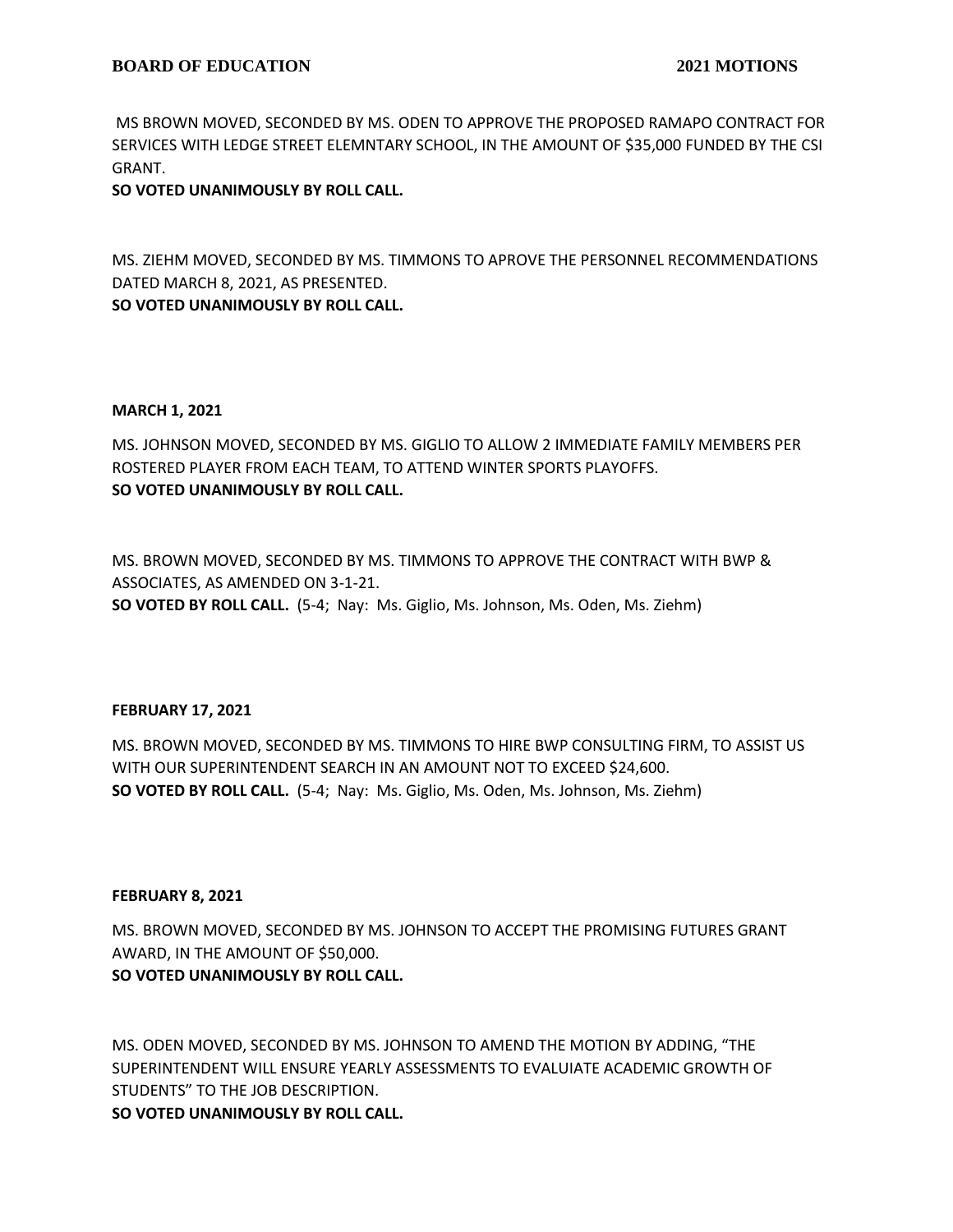MS. BROWN MOVED, SECONDED BY MS. TIMMONS TO APPROVE THE SUPERINTENDENT'S JOB DESCRIPTION AS REVISED BY THE AD HOC COMMITTEE, AND AS FURTHER AMENDED THIS EVENING. **SO VOTED UNANIMOUSLY BY ROLL CALL.**

MS. ODEN MOVED, SECONDED BY MS. TIMMONS TO RECOMMEND BOARD APPROVAL OF THE PERSONNEL RECOMMENDATIONS DATED FEBRUARY 8, 2021, AS PRESENTED. **SO VOTED UNANIMOUSLY BY ROLL CALL.**

MS. JOHNSON MOVED, SECONDED BY MS. BROWN TO AMEND THE MOTION BY ADDING, "…EVEN IF THE 14 DAY METRIC IS NOT MET." **Motion Fails by roll call.** (3-5; Yes: Ms. Oden, Ms. Brown, Ms. Johnson)

MS. ODEN MOVED, SECONDED BY MS. BISHOP TO APPROVE THE INITIATION OF THE HYBRID LEARNING MODEL K-12, BEGINIING ON FEBRUARY 15, 2021. **SO VOTED UNANIMOUSLY BY ROLL CALL.**

MS. BROWN MOVED, SECONDED BY MR. GUARINO TO APPROVE THE CONTRACT WITH HARRIMAN ASSOCIATES IN THE AMOUNT OF \$24,500, TO COVER PHASE 1 SCHEMATIC AND DESIGN OF THE 55 FRANKLIN STREET PROJECT, AND TRAVEL EXPENSES FOR FEBRUARY 2021. **SO VOTED BY ROLL CALL.** (7-1; Nay: Ms. Johnson)

MS. GIGLIO MOVED, SECONDED BY MR. GUARINO TO APPROVE THE CONTRACT WITH THE BERC GROUP, FOR PD AND EVALUATION SERVICES AT LEDGE STREET ELEMENTARY SCHOOL, FROM FEBRUARY 2021 THROUGH SETPEMBER 2021, IN THE AMOUNT OF \$106,000 TO BE FUNDED THROUGH THE CSI GRANT. **SO VOTED BY ROLL CALL.** (7-1; Nay: Ms. Johnson)

# **JANUARY 25, 2021**

MS. GIGLIO MOVED, SECONDED BY MS. ZIEHM TO APPROVE THE SEPARATION AGREEMENT WITH DR. MOSLEY.

# **SO VOTED UNANIMOUSLY BY ROLL CALL.**

MS. TIMMONS MOVED, SECONDED BY MS. GIGLIO TO APPOINT DR. GARTH MCKINNEY AS INTERIM SUPERINTENDENT BEGINNING FEBRUARY 1, 2021. **SO VOTED BY ROLL CALL.** (7-2; Nay: Ms. Oden, Ms. Johnson)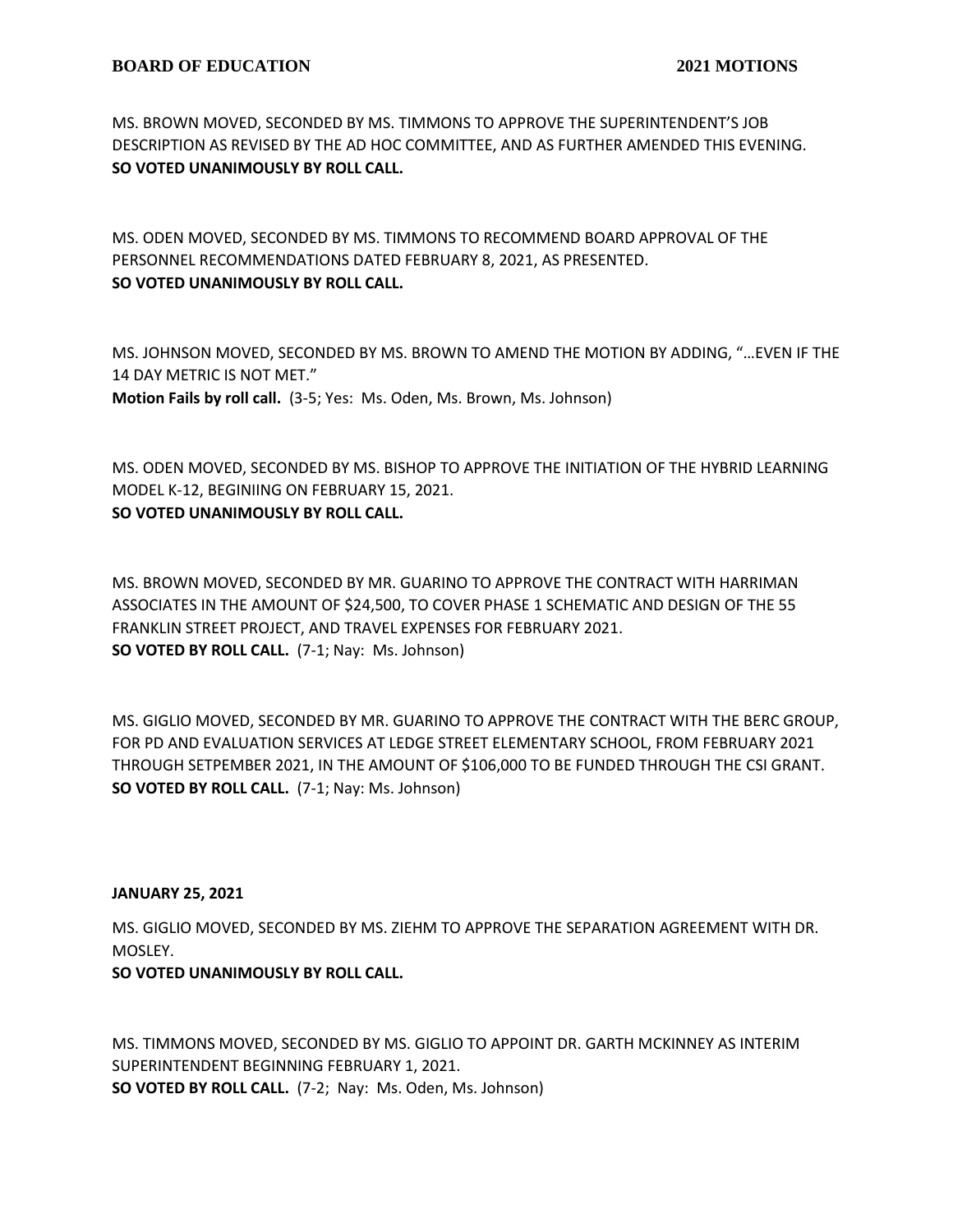MS. GIGLIO MOVED, SECONDED BY MS. ZIEHM TO APPOINT DR. MARIO ANDRAID AS ASSISTANT SUPERINTENDENT FOR ELEMENTARY EDUCATION. **SO VOTED UNANIMOUSLY BY ROLL CALL.**

MS. JOHNSON MOVED, SECONDED BY MS. ODEN TO APPROVE THE TRANSFER OF REMAINING "ONE-TIME" FUNDS TOTALING \$755,000, BY USE OF DEFERRED MAINTENANCE AT FRANKLIN STREET FOR \$425,000, FIBER AT ELEMENTARY SCHOOLS AND A SYSTEM WIDE BACKUP FOR \$315,000, AND LEGAL SERVICES FOR \$15,000.

# **SO VOTED UNANIMOUSLY BY ROLL CALL.**

MS. JOHNSON MOVED, SECONDED BY MS. ODEN TO ACCEPT THE SPSRF FUNDS RECEIVED FROM THE STATE OF NH AS PART OF THE COVID RELIEF FUNDING. **SO VOTED UNANIMOUSLY BY ROLL CALL.**

MS. JOHNSON MOVED, SECONDED BY MS. ODEN TO APPROVE THE WINTER ATHLETICS USER FEE REFUNDS, BASED ON THE INFORMATION PRESENTED BY MS. GINGRAS. **SO VOTED UNANIMOUSLY BY ROLL CALL.**

MS. JOHNSON MOVED, SECONDED BY MS. ODEN TO WAIVE ALL BUS AND PARKING FEES FOR THE REMAINDER OF THE 2020-2021 SCHOOL YEAR. **SO VOTED UNANIMOUSLY BY ROLL CALL.**

MS. JOHNSON MOVED, SECONDED BY MS. ODEN TO ACCEPT AND PLACE ON FILE THE FY21 DECEMBER 2020 TRANSFER REPORT.

# **SO VOTED UNANIMOUSLY BY ROLL CALL.**

MS. BISHOP MOVED, SECONDED BY MS. RAYMOND TO APPROVE POLICY IHBAA – CRITERIA FOR SPECIAL EDUCATION EVALUATIONS, AS AMENDED. **SO VOTED BY ROLL CALL.** (8-1; Nay: Ms. Johnson)

MS. ZIEHM MOVED, SECONDED BY MS. TIMMONS TO RECOMMEND BOARD APPROVAL OF THE PERSONNEL RECOMMENDATIONS DATED JANUARY 25, 2021, AS PRESENTED. **SO VOTED UNANIMOUSLY BY ROLL CALL.**

MS. GIGLIO MOVED, SECONDED BY MS. ZIEHM TO AUTHORIZE THE BOARD PRESIDENT TO CREATE AN AD HOC COMMITTEE TO CONSIDERING THE REQUEST TO RENAME NHS SOUTH ATHLETIC FIELDS. **SO VOTED UNANIMOUSLY BY ROLL CALL.**